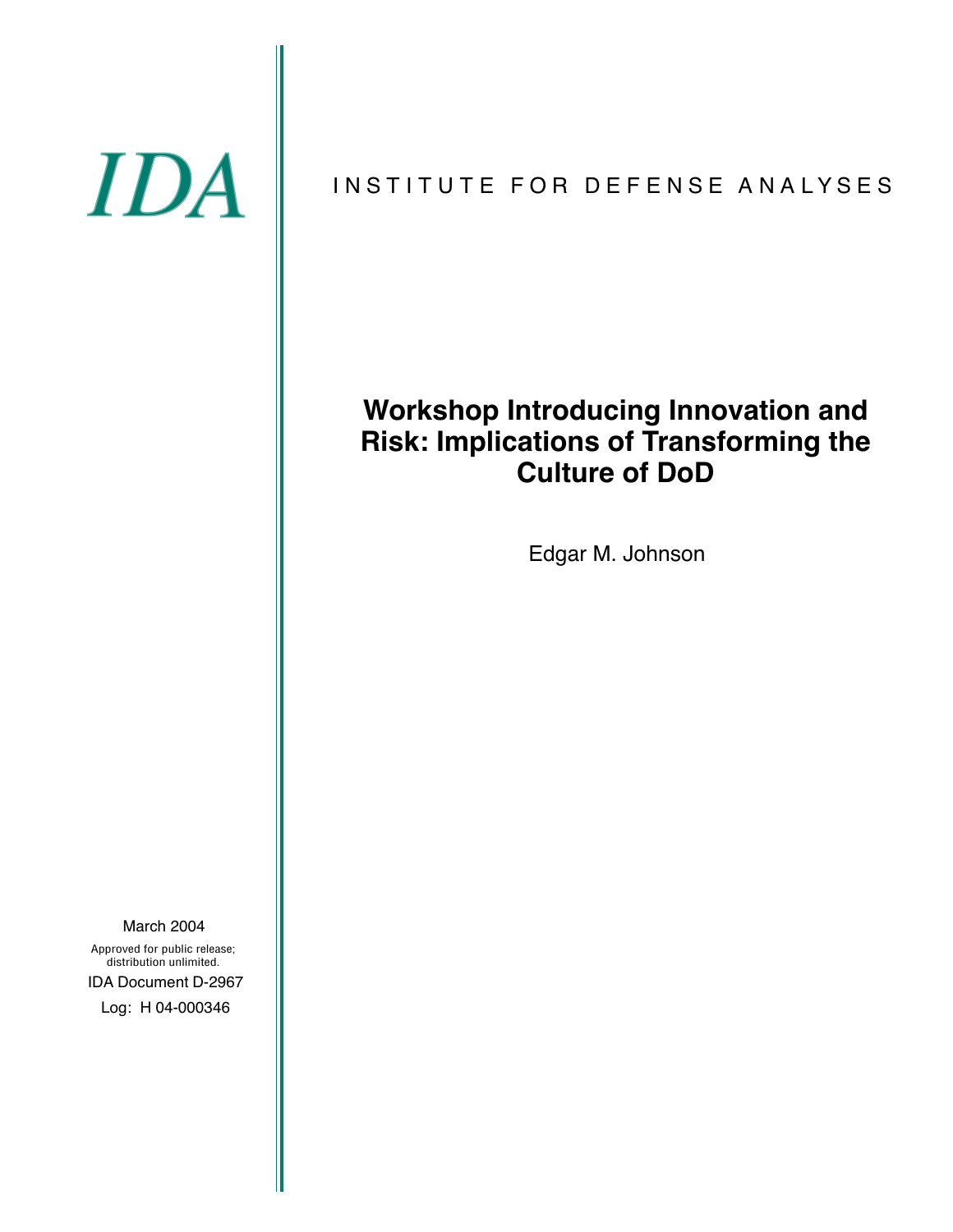**This work was conducted under contracts DASW01 98 C 0067/ DASW01 04 C 0003, Task BH-3-2328, for the Office of Force Transformation. The publication of this IDA document does not indicate endorsement by the Department of Defense, nor should the contents be construed as reflecting the official position of that Agency.**

**© 2004 Institute for Defense Analyses, 4850 Mark Center Drive, Alexandria, Virginia 22311-1882 • (703) 845-2000.**

**This material may be reproduced by or for the U.S. Government pursuant to the copyright license under the clause at DFARS 252.227-7013 (NOV 95).**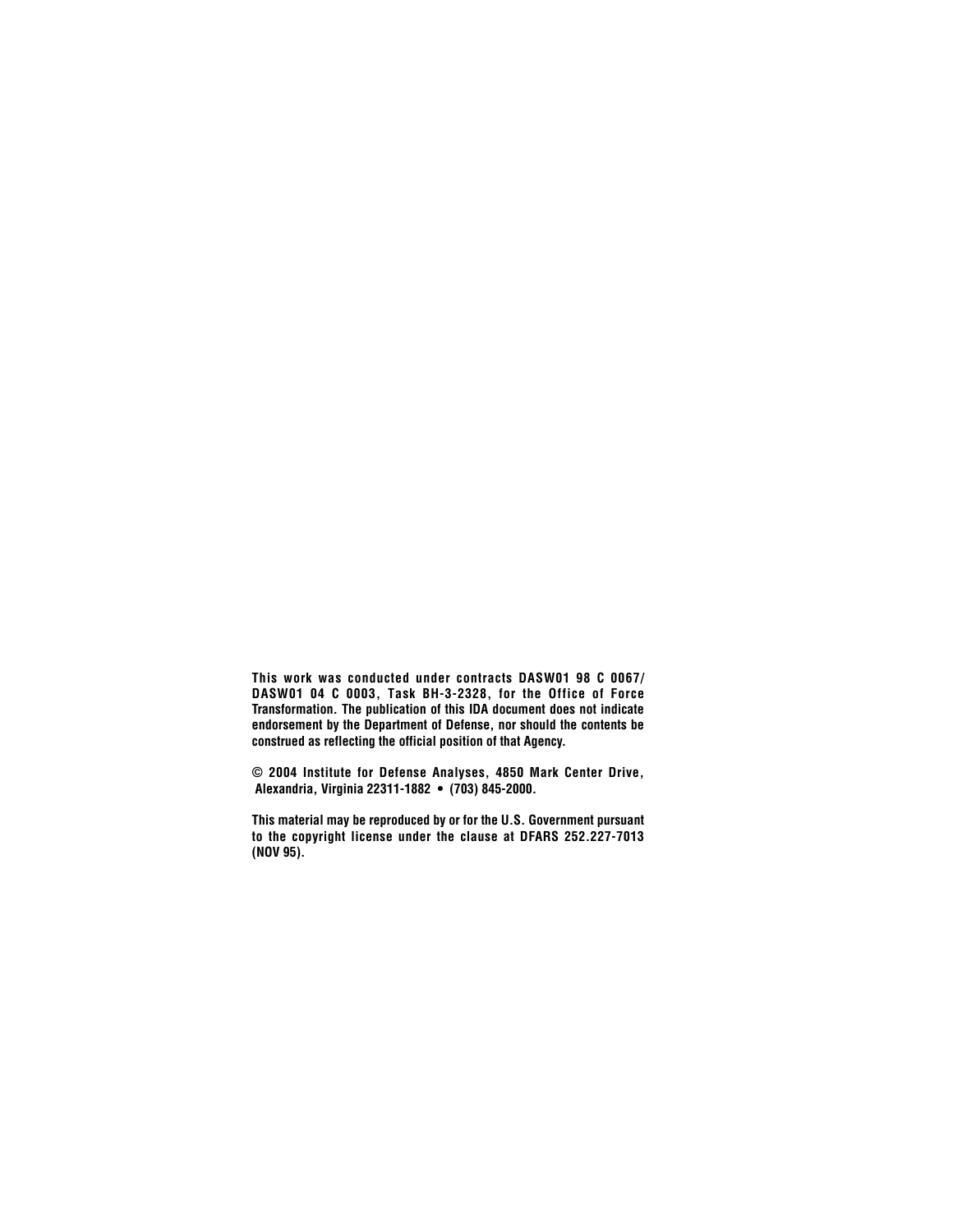# INSTITUTE FOR DEFENSE ANALYSES

IDA Document D-2967

# **Workshop Introducing Innovation and Risk: Implications of Transforming the Culture of DoD**

Edgar M. Johnson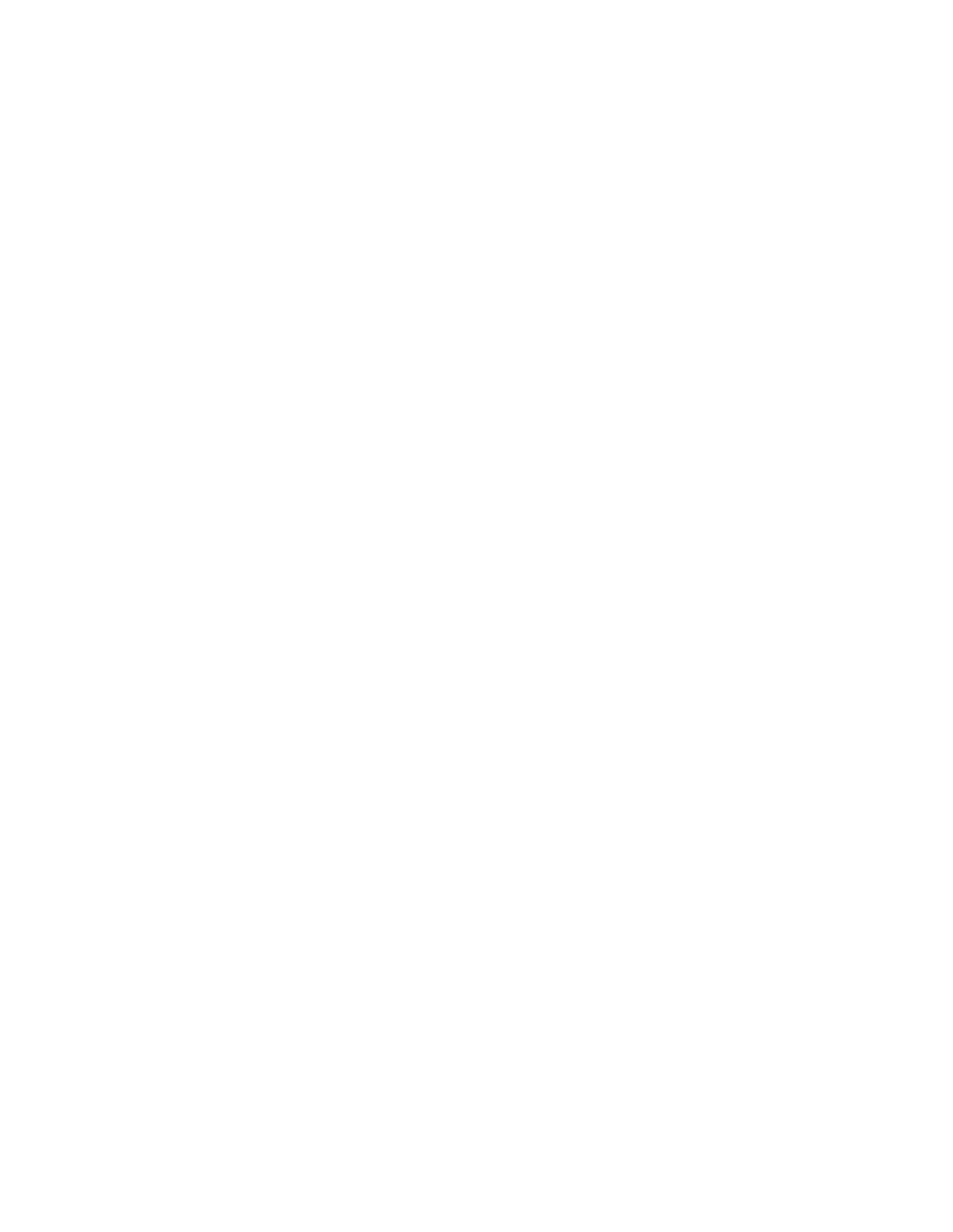# **PREFACE**

This document was prepared for the Office of Force Transformation under a task titled "Introducing Risk and Innovation: Implications of Transforming the Culture of the Department of Defense."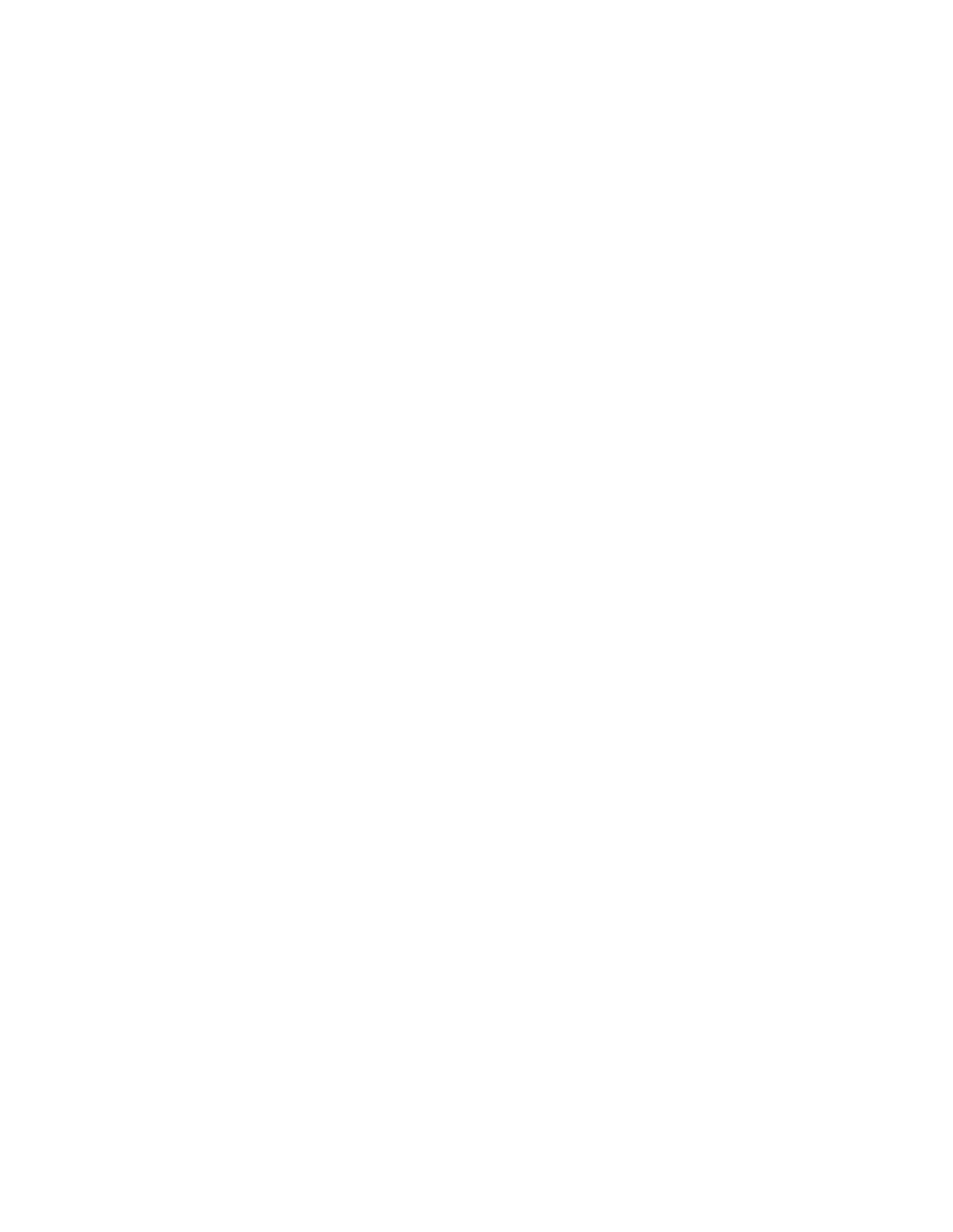# **CONTENTS**

| I. |  |  |  |  |  |
|----|--|--|--|--|--|
| Π. |  |  |  |  |  |
|    |  |  |  |  |  |
|    |  |  |  |  |  |
|    |  |  |  |  |  |
|    |  |  |  |  |  |
|    |  |  |  |  |  |
|    |  |  |  |  |  |
|    |  |  |  |  |  |
|    |  |  |  |  |  |
|    |  |  |  |  |  |
|    |  |  |  |  |  |
|    |  |  |  |  |  |
|    |  |  |  |  |  |
|    |  |  |  |  |  |
|    |  |  |  |  |  |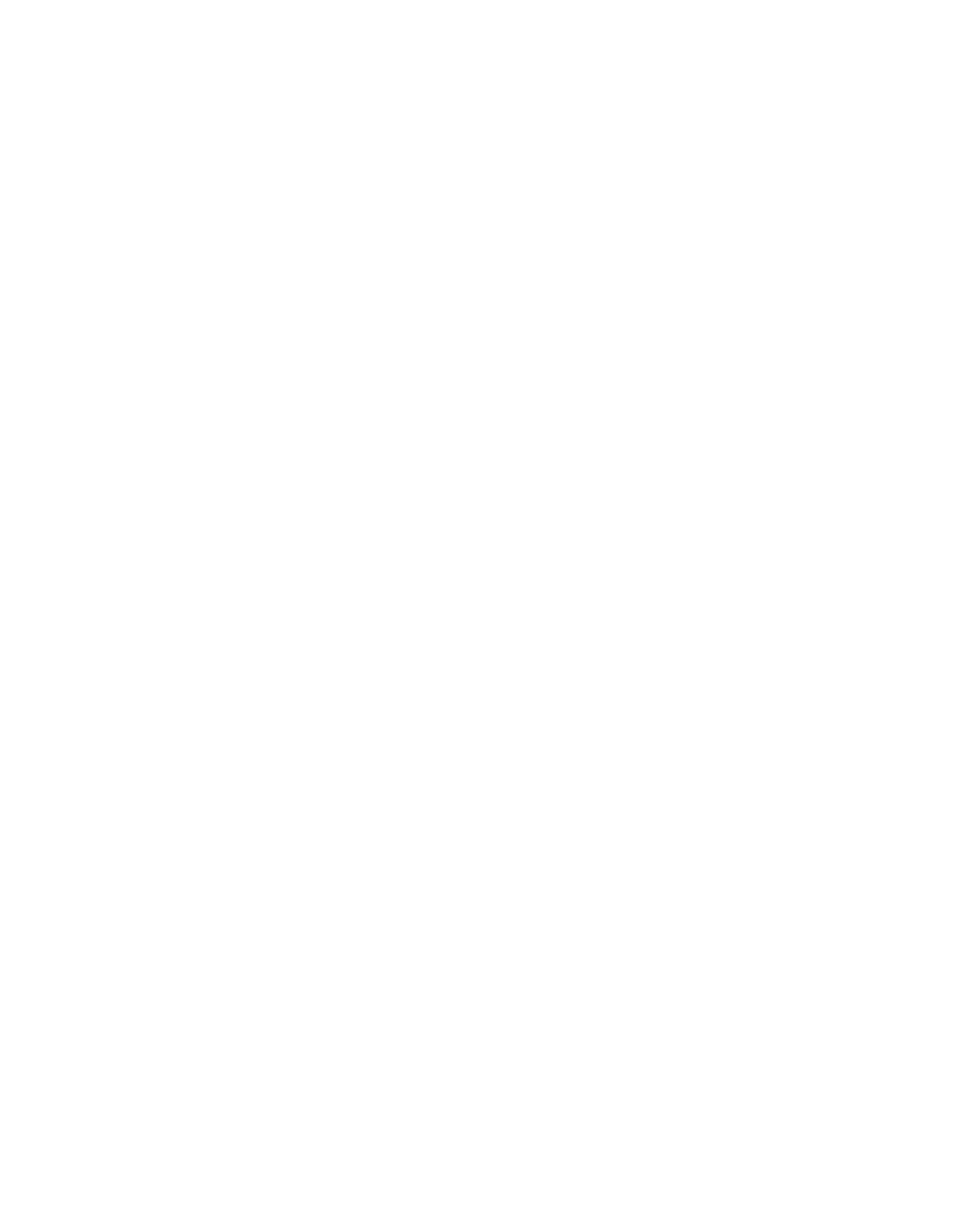# **TABLES**

| II-1.   |  |
|---------|--|
| $II-2.$ |  |
| $II-3.$ |  |
| II-4.   |  |
| $II-5.$ |  |
| II-6.   |  |
| II-7.   |  |
| III-1.  |  |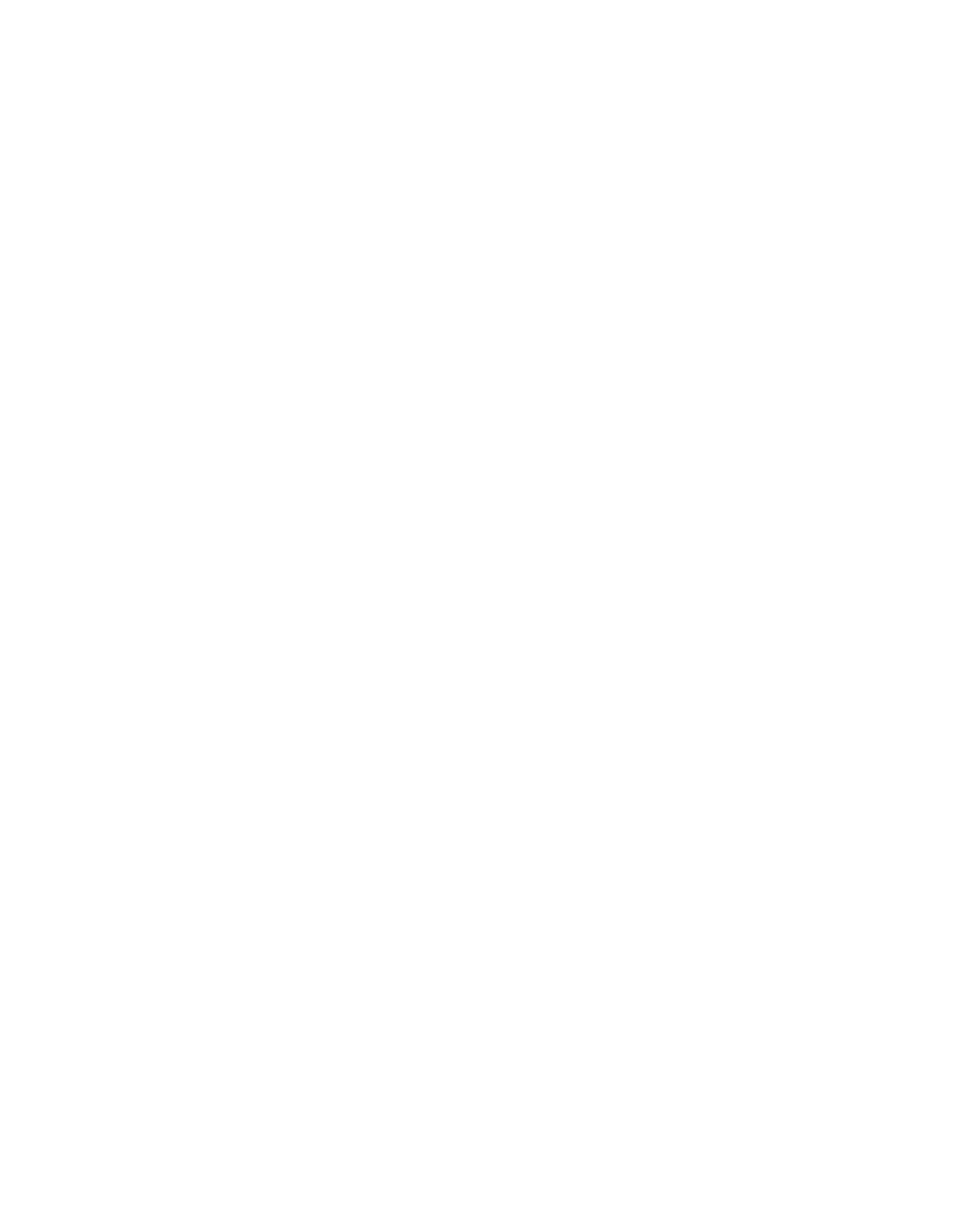### **EXECUTIVE SUMMARY**

### **BACKGROUND**

On 21–22 October 2003, the Institute for Defense Analyses hosted a workshop on issues facing the Department of Defense (DoD) in transforming its culture from the today's Industrial Age to one more prepared for and accepting of the Information Age. The workshop, sponsored by the Office of Force Transformation, was driven by the awareness that force transformation depends not only on new technology, but also on the development of new organizational relationships and an operating culture within DoD. The workshop cast a wide net with the objective of determining the optimum cultural traits for an Information Age force and then specifying the means that would be most effective in achieving these desired outcomes. To meet this objective, the workshop was structured to produce actionable recommendations concerning cultural change organized around the following three issues:

- Cultural changes that enable/facilitate transformation—critical changes in DoD culture that could lead, enhance, and accelerate the DoD transformation from an Industrial Age culture to an Information Age culture.
- Obstacles to be overcome—effects and cultural traits that impede transformation and innovation.
- Means to achieve the desired outcomes—ways in which cultural transformation can be influenced, positively or negatively.

The results of the workshop are summarized in three sets of findings, or take aways, one set for each of the three workshop issues, and in five recommended actions. The take aways and recommendations are based upon the workshop presentations and discussions, especially the discussions in breakout sessions. The results provide a set of hypotheses concerning the optimum cultural traits for an Information Age DoD and a set of actions for transforming the culture of DoD. This report is not intended to be a complete record of the discussions of the workshop, but a focused summary intended to capture the insights of the participants on the three issues in terms of actionable recommendations.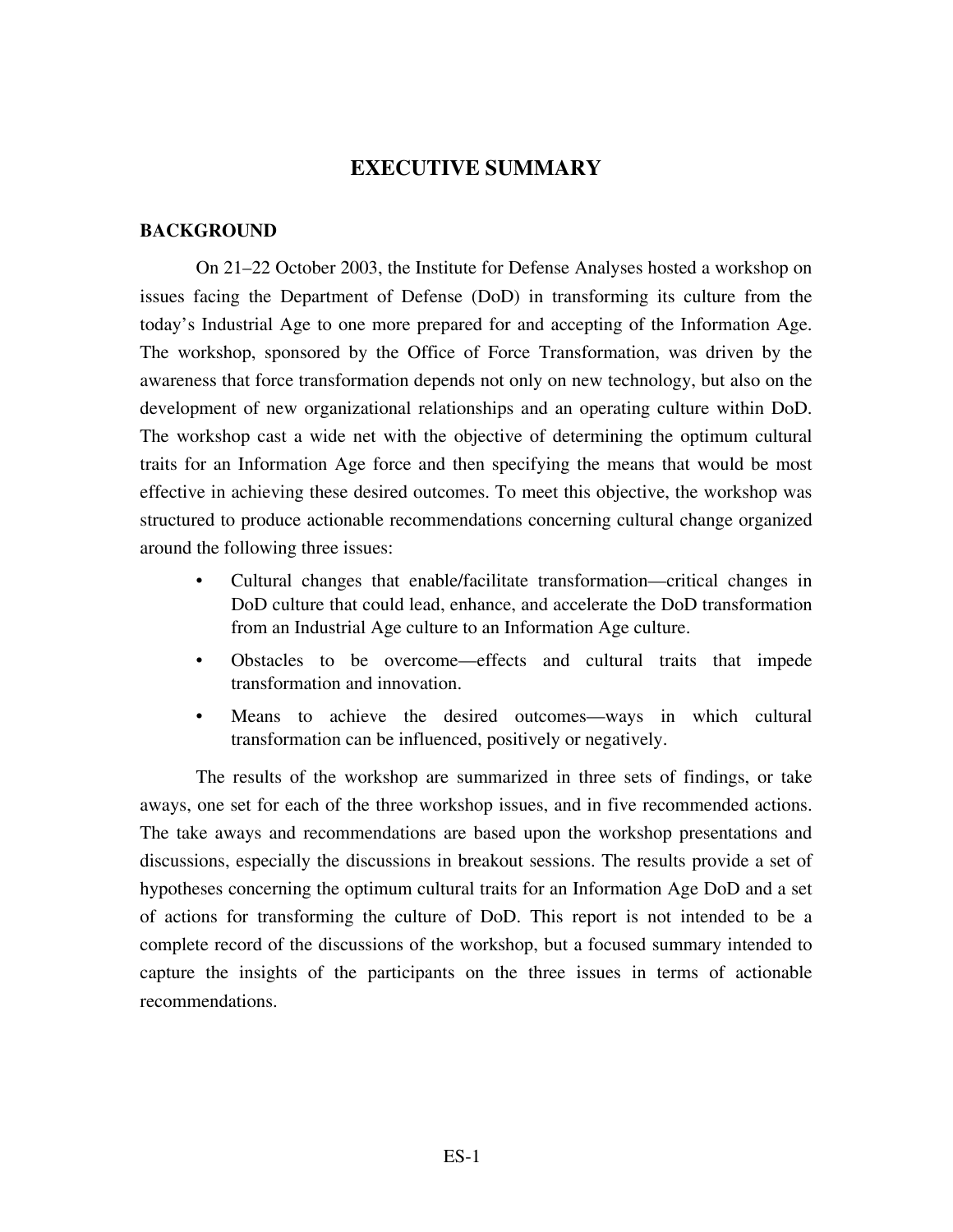### **FINDINGS**

### **Culture and Transformation**

- A lot of good things are going on with regard to transformation, but no consensus about what constitutes transformation exists.
- That little agreement about current or desired cultural attributes exists is a barrier to change.
- Culture change is an integral component of successful transformation; it cannot be viewed separately from transformation.

### **Obstacles to Culture Change**

- Transformation is not viewed as an essential component of future organizational effectiveness.
- The business operating systems of DoD and the Services—their constraints and complexities—are not well understood at the mid-level. The combat operating systems of different Services are not well understood across the Services.
- Enablers for target behaviors, related to joint innovation and risk-taking are often lacking.

### **Methods for Changing Culture**

- Leadership is a decisive factor. Leader selection and development is a fulcrum for organizational change.
- Measurement is a change technique. Defining what to measure defines what needs to change.

### **RECOMMENDATIONS**

- **1. Use strategic communications to transmit the new culture. State what is expected in clear goals and measurable objectives:** 
	- Develop forums for success stories and experiential learning about transformation and about organizational change.
	- Focus on events that link the visionary language of transformation to the gritty needs of operators and action officers.
- **2. Leverage the education and training system to address deficiencies in knowledge about transformation, joint operations, and other key competencies:** 
	- Define an initial set of cultural attributes that describe an Information Age Force.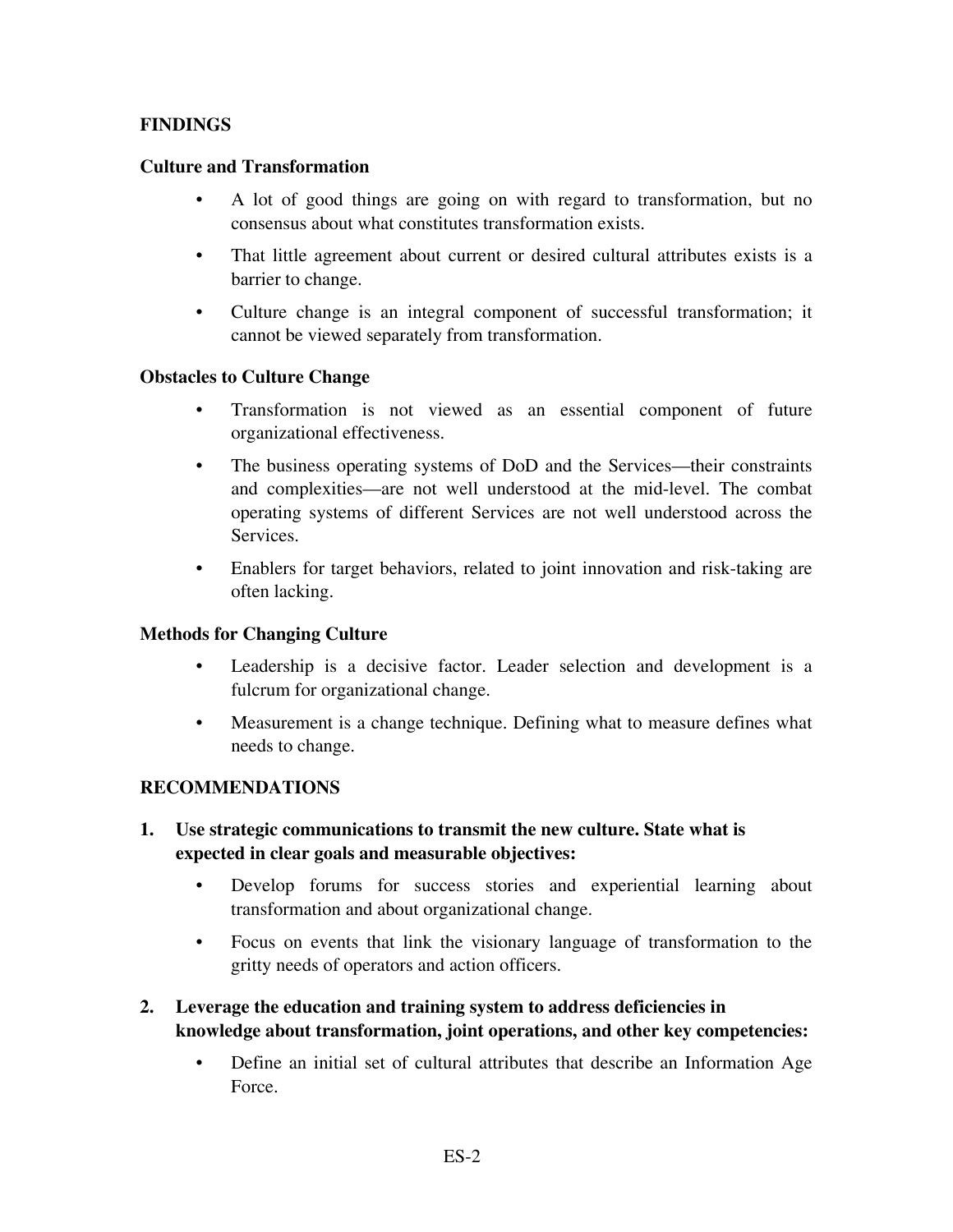• Create simulation environments for improving awareness and understanding of the nature of future conflicts, not just tools for the analytic community.

### **3. Empower action by reducing cultural barriers and increasing behaviors related to jointness, innovation, and risk-taking:**

- Create a common relevant operating picture of the Military Departments. (Put organizational charts in a common frame of reference or create crosswalks.)
- Develop a crosswalk between Service battlefield functional areas (e.g., close fire support).
- Develop exercises that demonstrate the operation and interaction of the business operating systems of a Service or of DoD (personnel, training, etc.) in meeting an objective or goal. A similar approach could be used to improve understanding of battlefield operating systems in a joint environment.
- Establish a database of what is being accomplished in the field to improve joint operations. Many actions are not directed or tracked by HQ.
- Establish incentives for straight Service-to-Service interactions (e.g., fund Service-to-Service workshops on key issues).

### **4. Leverage leadership to lead cultural change:**

- Select leaders at all levels that can model success. This will require identifying what success looks like at each different level.
- Provide leaders with skills and tools to lead change and reward innovation.

### **5. Assess the current status of transformation**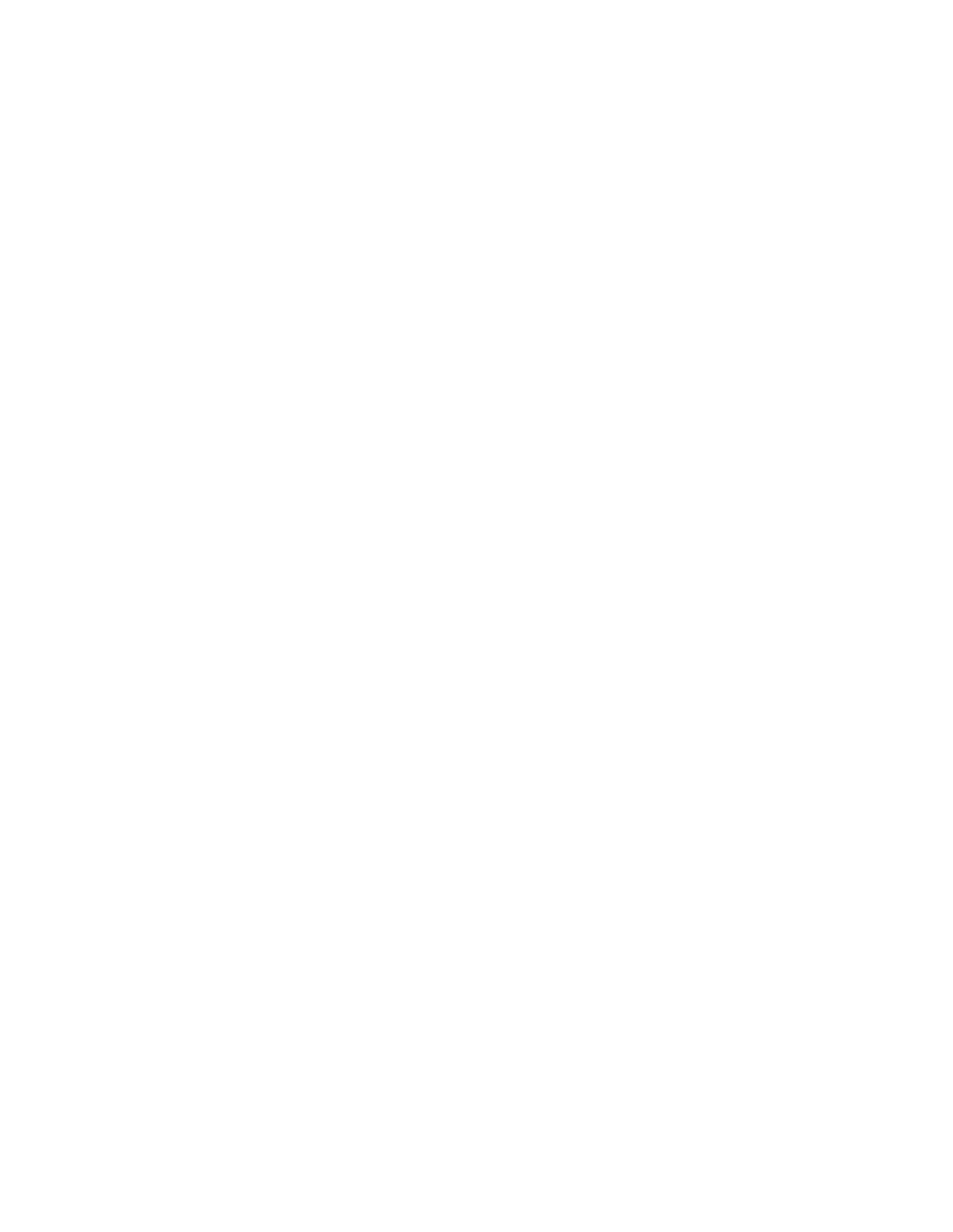### **I. INTRODUCTION**

On 21–22 October 2003, the Institute for Defense Analyses hosted a workshop on the implications of transforming the culture of the Department of Defense (DoD) from the today's Industrial Age to one more prepared for and accepting of the Information Age. New concept-technology pairings have been the principal focus of forcetransformation efforts, but the broader issue of culture has not received the same level of attention. The workshop, sponsored by the Office of Force Transformation, was driven by the awareness that force transformation depends not only on new concepts and technologies, but also on the development of new organizational relationships and a new operating culture. The workshop cast a wide net with the objective of determining the optimum cultural traits for an Information Age force and then specifying the means that would be most effective in achieving these desired outcomes.

Culture is a major determinant of individual behavior in organizations and the resulting performance of the organization. The premise of the workshop was twofold. First, as the United States transforms from an Industrial Age to an Information Age military and responds to a new national security paradigm, DoD requires additional capabilities and a corresponding cultural transformation that increases the value of joint interdependence, innovation, and prudent risk taking. Second, as the direction of force transformation is focused, accelerating the process of cultural change will force the DoD transformation into the Information Age.

Organizational culture is a powerful determinant of organizational performance and an organization's ability to sustain change. Consider NASA. Following a detailed investigation of the Columbia disaster, the Columbia Accident Investigation Board concluded that the organizational causes of the accident were rooted in the Space Shuttle Program's history and culture: "In the Boards view, NASA's organizational culture and structure had as much to do with this accident as the External Tank foam."<sup>1</sup>

Dr. Carafano (2003) provided another example of the importance of culture in determining organizational performance in his workshop presentation. First, he explained that while the military's role in warfighting is unquestioned, its responsibilities in peace

 $\overline{a}$ 

<sup>1</sup> *Columbia Accident Investigation Board Report,* Volume 1, August 2003, p.177.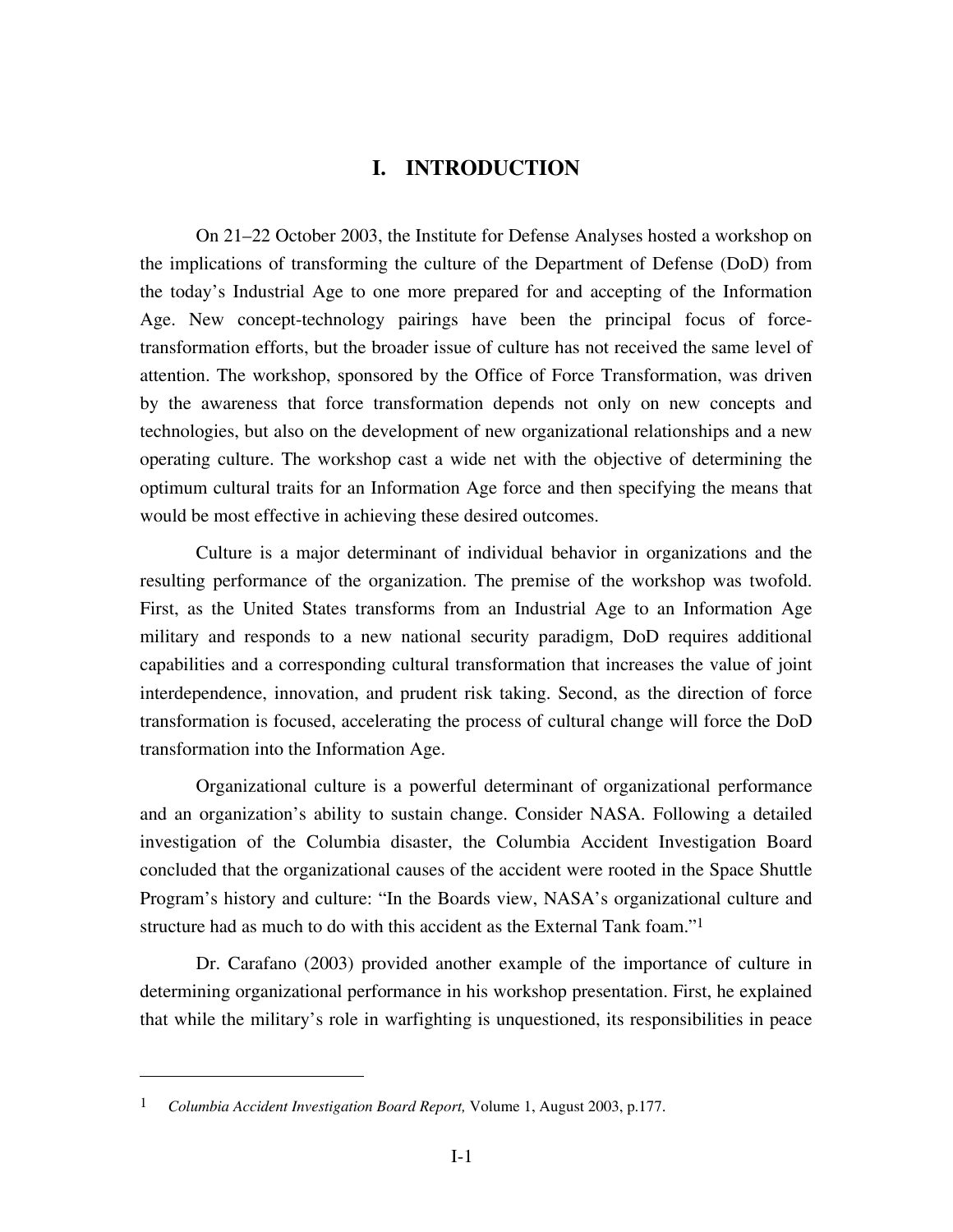operations are both controversial and poorly understood. Although post-conflict activities are an integral part of any military campaign in which U.S. forces are required to seize territory, such as the post-war occupations of Germany or Japan, American troops rarely excel at this mission. Second, he analyzed the obstacles to conducting post-conflict missions more effectively, concluding they are largely cultural in origin.

Post-conflict operations also illustrate the importance of cultural congruence with organizational changes to prevent "snapback." Although post-conflict activities have been an integral part of military campaigns in which U.S. forces are required to seize territory, they have never been incorporated into mainstream military thinking in any major, systematic way. Carafano (2003) called this the rhythm of habits; Kotter (1995) pointed out the need to change this "rhythm": "Until new behaviors are rooted in social norms and shared values, they are subject to degradation as soon as the pressure for change is removed."

The workshop was structured to produce actionable recommendations concerning cultural change organized around three issues:

- Cultural changes that enable/facilitate transformation—critical changes in DoD culture that could lead, enhance, and accelerate the DoD transformation from an Industrial Age culture to an Information Age culture.
- Obstacles to be overcome—effects and cultural traits that impede transformation and innovation.
- Means to achieve the desired outcomes—ways in which cultural transformation can be influenced.

The workshop agenda (Appendix A) was designed to facilitate a discussion of these issues using a mix of invited presentations, panel discussions, and breakout sessions. The presentations provided background information, while the panels supported discussion of the issues. The three breakout sessions, which targeted cultural modeling, barriers and methods of change, and transforming culture, provided a forum for discussion of the three issues of cultural change. The focus of the discussions was on cultural change, not specific transformational changes in the operating forces. An assessment of specific changes, and how and why they are occurring within the context of the DoD force transformation, would be useful in understanding and fostering cultural change in support of force transformation.

Before the workshop, participants were sent read aheads (Appendix B) to provide a common knowledge base among participants. About 40 scholars, defense analysts, mid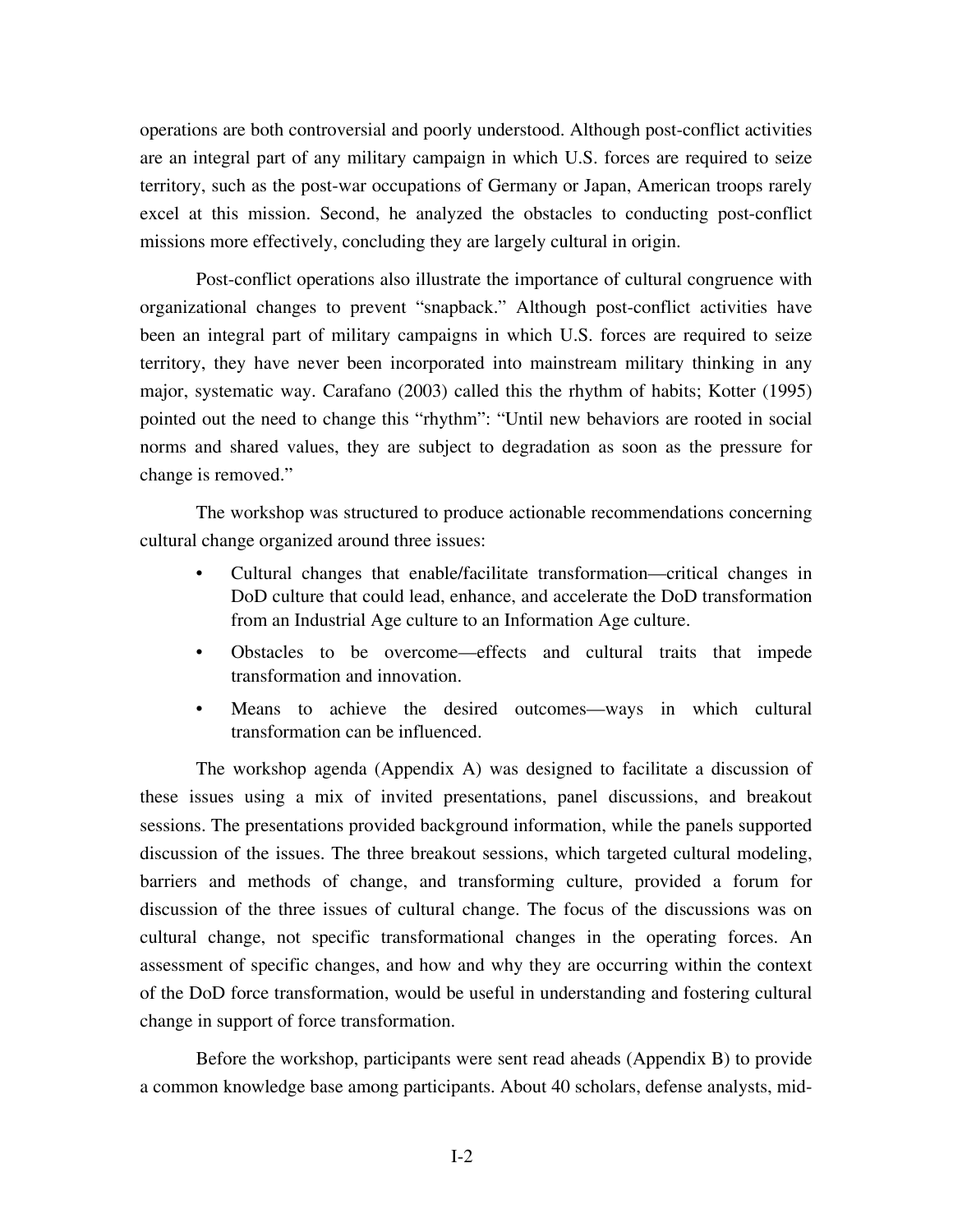level (O5 and O6) military officers from Service HQ and education activities, and a few general officers attended the workshop (Appendix C).

Briefing charts from the presentations are available on the OFT Web site <http://www.oft.osd.mil/> under "OFT Initiatives." This report summarizes the workshop into a series of findings and recommendations, concerning the three workshop issues. It is not intended to be a complete record of all of the discussions of the workshop, but rather a focused summary that captures the insights of the participants on the three issues in terms of actionable recommendations. Presentations and individual discussions are used to amplify or highlight particular results. The results reflect the quality, professionalism, and knowledge of the participants.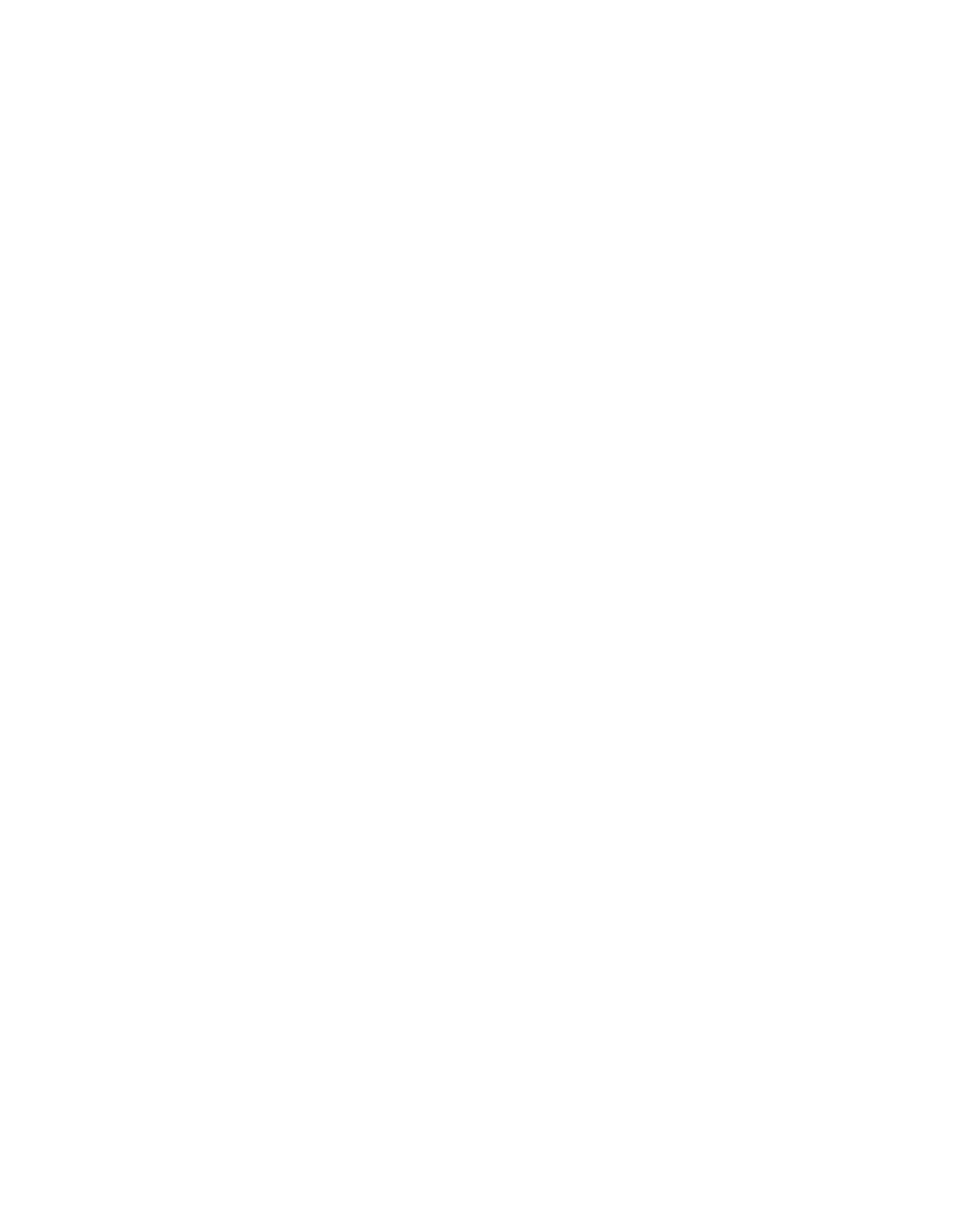### **II. WORKSHOP FINDINGS**

The results of the workshop will be discussed in terms of three sets of findings, one for each of the three workshop issues, and five recommended actions. The results provide a set of hypotheses concerning the optimum cultural traits for an Information Age DoD and a set of actions for transforming the culture of DoD. The findings (this chapter) and recommendations (Chapter III) are discussed in turn.

### **A. FINDINGS: DEFINING A TRANSFORMATIONAL CULTURE**

There are three main findings concerning culture and transformation. The central thread in these findings is the need for an improved understanding of both force transformation and culture.

There were many points of agreement concerning culture and transformation, but there was little agreement on what constituted transformation. Although there was strong agreement that good things were happening in the field under the label of force transformation, what constituted force transformation remained in doubt:

- What is the "commander's intent" for force transformation?
- What would "good" look like?
- Is force transformation more than net-centric warfare?
- How would we know force transformation if we saw it?
- What are the measures of progress?

Participants in this workshop are not alone in questioning what constitutes force transformation; a similar lack of agreement was found in a recent survey of about 1,900 students at intermediate and senior Service colleges (Mahnken and FitzSimonds, 2003). Further, the underlying concepts of transformation do not appear to be well understood by mid-level officers. DoD leaders have provided high-level strategic vision through the "Transformation Planning Guidance" and other documents, as well as numerous speeches and presentations (Table II-1), but the linkages between that vision and action are often unclear. Transformation guidance has focused on essential strategic concepts, offering a general overview and direction on policy issues, but it has not provided sufficient, useful guidance for the many decision-makers and action officers that must be involved in any implementation. Force transformation is a journey, not a destination, albeit one that is not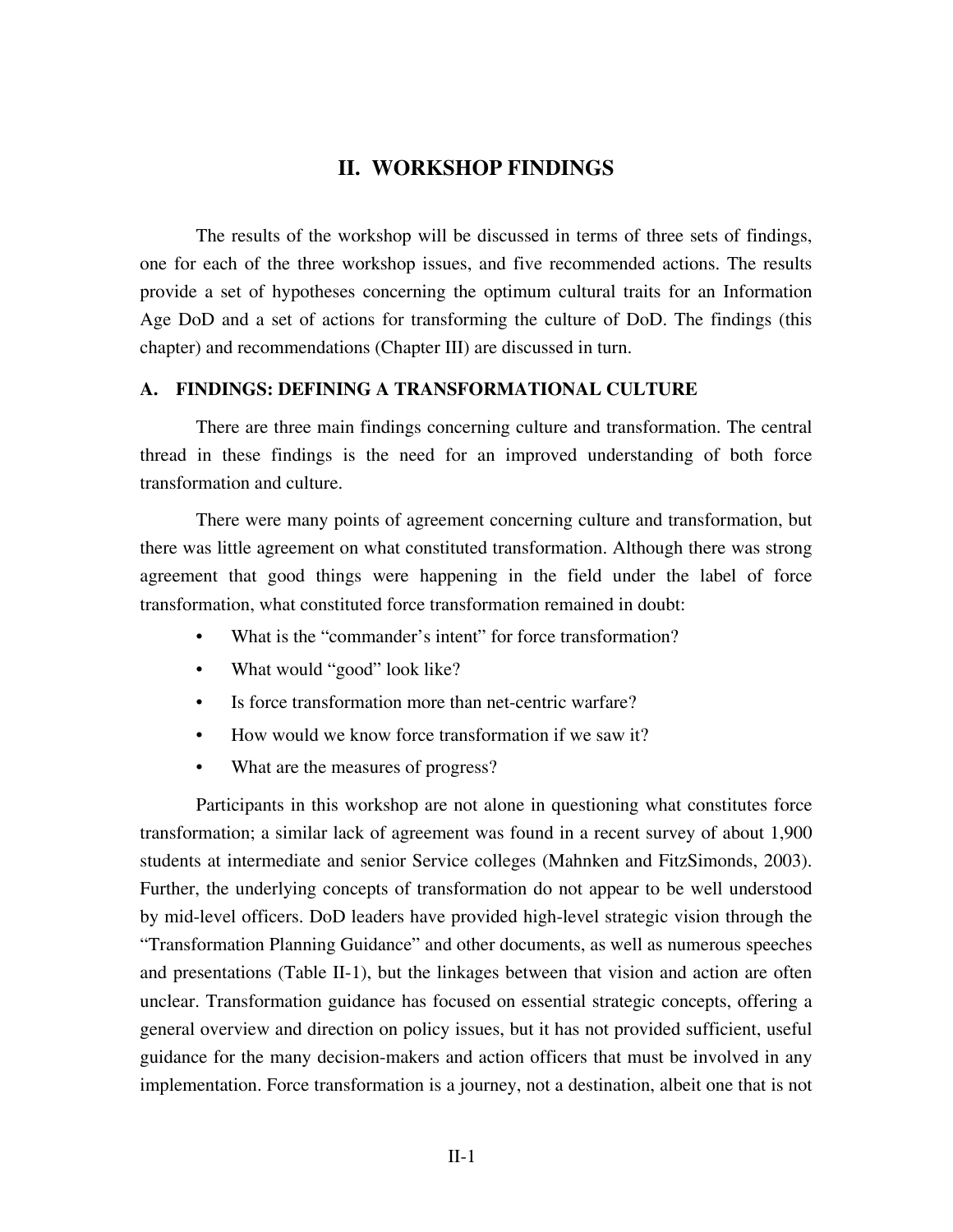well described. When a significant waypoint in force transformation is a culture that will enable continuing change, such description is essential. Note that change is always easier to recognize or understand in hindsight (Table II-2).

### **Table II-1. Leadership Vision of Transformation**

"And so I've asked the Secretary of Defense to review America's Armed Forces and prepare to transform them to meet emerging threats,"—President George W. Bush, 27 Feb 2001

"We must transform not only our armed forces, but also the Department that serves them by encouraging a culture of creativity and prudent risk-taking.…All the high-tech weapons in the world won't transform our Armed Forces, unless we change the way we think, train, exercise and fight—Secretary Rumsfeld, National Defense University, 31 January 2002.

"I cannot yet tell you what transformation is. I am comfortable with the idea that if we had no new toys and we simply changed our mindset that we would transform significantly"—GEN Peter Pace, VCJCS, National War College Convocation, 14 August 2002.

"Transformation is about creating new relationships and a new operating culture"—GEN Myers, CJCS, National Press Club, 13 September 2002.

"Transformation is first and foremost about changing culture. Culture is about behavior—about people—their attitudes, their values and their beliefs. What we believe, what we value, and our attitudes about the future are ultimately reflected in our actions—in our strategies and processes, and the decisions that emerge from them"—testimony of Art Cebrowski, Director of Office of Force Transformation, before the Senate Armed Services Committee's Emerging Threats and Capabilities Subcommittee, 14 March 2003.

"The outcome we must achieve: fundamentally joint, network-centric, distributed forces capable of rapid decision superiority and massed effects across the battlespace"—Secretary Donald H. Rumsfeld, April 2003.

### **Table II-2. Do We Know Innovation and Transformation When We See It?**

Evolving long-term goals driving innovation and transformation—airpower goals of:

- Anywhere, anytime
- No place to hide

Continuous evolution as the path to revolutionary capabilities

The Army coming out of Vietnam vs. the Army in Desert Storm

Evolution to a revolutionary change

- Evolving IR guided air-to-air missiles to the point of all-aspect capability—drastically changed air combat tactics
- Evolving armored vehicle armament to the point of single-shot kill at combat speeds

An enabler that fundamentally changed key drivers—precision weapons

- Change from massing forces to massing effects
- Changed driver from lethality to targeting—from combat platforms to target information

Source: Welch (2002)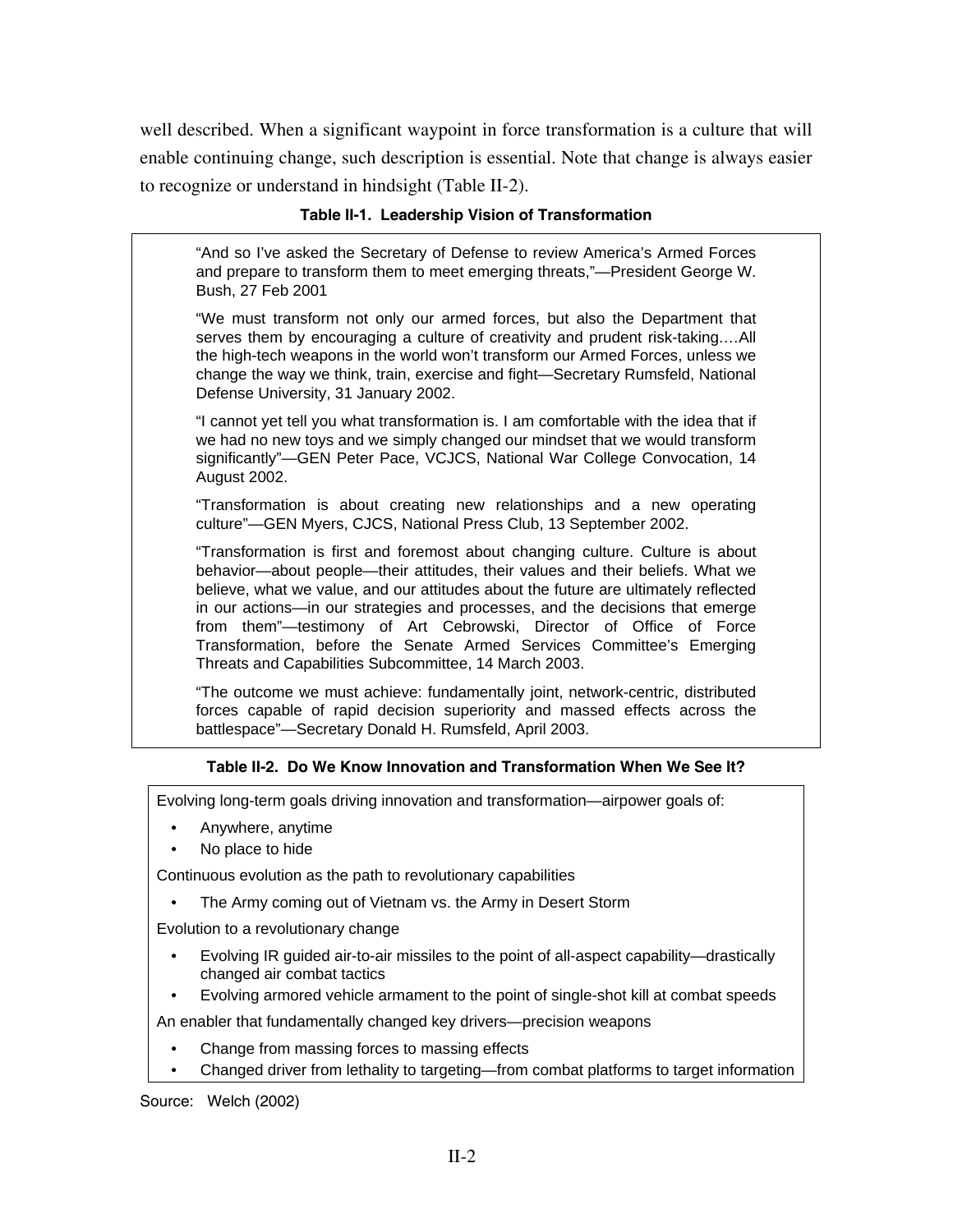Participants generally viewed force transformation as one more task to be accomplished, not as a change in how tasks are accomplished. Adding to this confusion over the elements of change, is an apparent mismatch between the Office of the Secretary of Defense (OSD) and the Services on the rate of change required for transformation. Because the Services are not static organizations, transformation means changing an ongoing process of change. Not being able to understand or to articulate what constitutes force transformation makes it difficult to communicate the need for a greater rate of change or to understand the ways in which transformation may be different from ongoing programs and accompanying change.

Definitions and leadership quotes and observations may set the stage, but concrete examples of transformation are required to effectively communicate to the many decision-makers and action officers involved in implementing force transformation. For example, the definition of transformation provided by the "Transformation Planning Guidance"2 lacks the specific articulation of the missions or attributes of the transformed force to suggest the relevance of existing systems, concepts, processes, and organizations to the transformation objectives or how those attributes are to be measured. There is a need to connect strategy to objectives and connect objectives to actions in the minds of decision-makers and action officers. Although "Transformation Planning Guidance" outlines a systematic process for transformation, it was not perceived to be a systematic process for change. For people to participate, they need to understand the process by which this change will occur and the advantages to them and their Services from active participation.

 $\overline{a}$ 

<sup>2 &</sup>quot;Transformation is 'A process that shapes the changing nature of military competition and cooperation through new combinations of concepts, capabilities, people and organizations that exploit our nation's advantages and protect against our asymmetric vulnerabilities to sustain our strategic position, which helps underpin peace and stability in the world.'" "Transformation Planning Guidance," April 2003, p. 3, http://www.oft.osd.mil/library/library\_files/document\_129\_Transformation\_Planning\_Guidance\_ April\_2003\_1.pdf.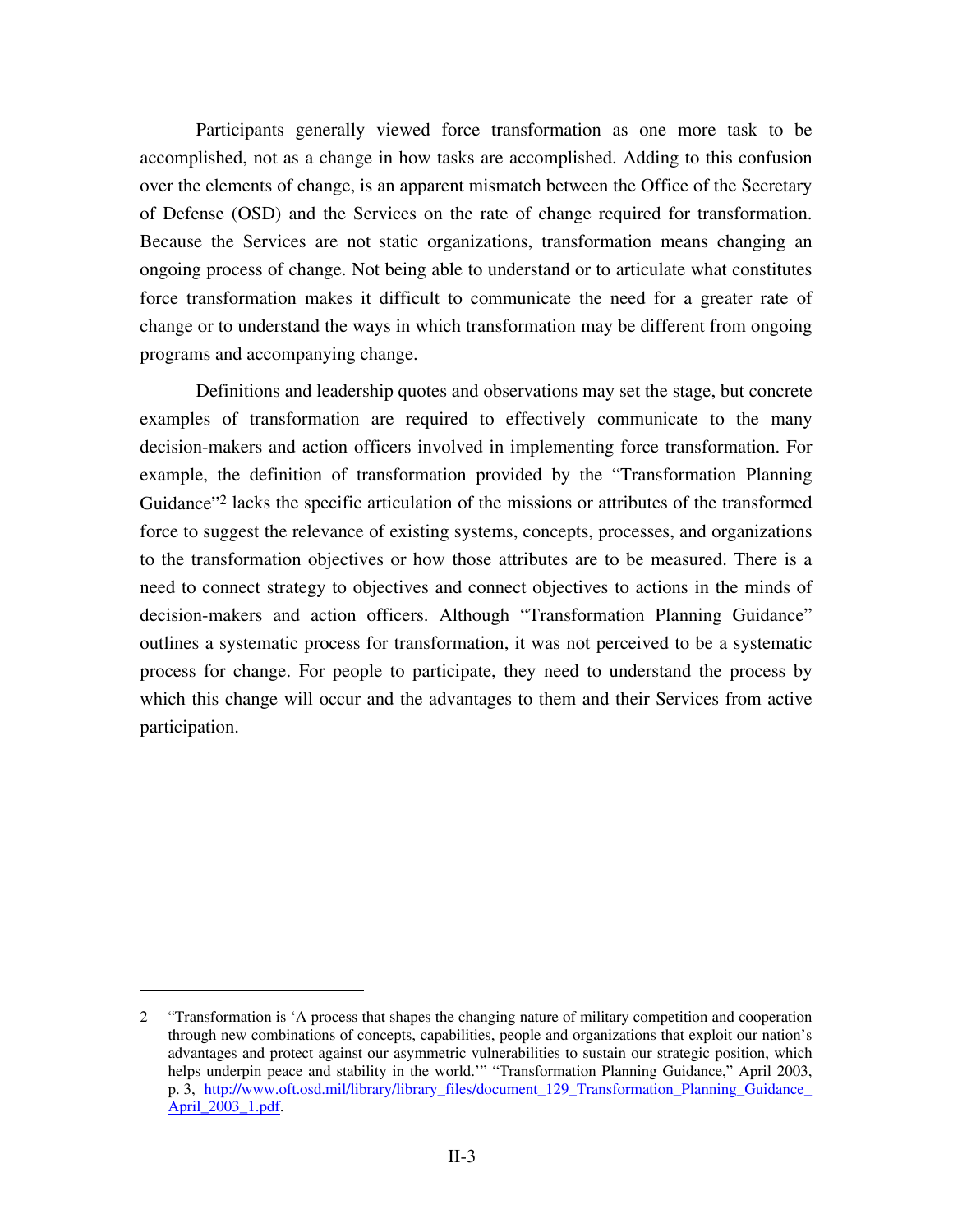### **Table II-3. What We Know About Culture**

Culture is learned from experience and the interpretation of experience.

Culture operates at different levels of awareness: values, beliefs, attitudes, and behavior.

There is no monolithic American military culture.

- Each Service has a different culture and subcultures, reflecting different historical antecedents and differences in operating environments.
- Culture looks more similar from the outside than from the inside (e.g., military vs. civilian, Army vs. Navy, conventional vs. SOF, or SEALS vs. Rangers)

Change is characteristic of military culture:

- Evolution of doctrine
- Social Issues: Volunteer force and integration of the races and sexes

Inertia is characteristic of military culture:

- UAVs
- Armor
- **Battleships**

We understand a lot about organizational culture in general and about the culture of the military in particular (Table II-3). GEN (Ret.) Welch described U.S. military culture at the workshop:

- Highly responsive and committed to civilian political control.
- Accustomed to changing missions and demands.
- Willing to change dramatically, but at a pace that ensures continued readiness to respond to a variety of contingencies.
- Risk-taking leadership, but not gamblers.
- Military outcome well understood and compelling—national security outcomes often not known for decades.

Although not comprehensive, this list generates broad agreement. On the other hand, the individual items are difficult to operationalize and do not provide a common understanding. For example, consider the difficulty in operationalizing the difference between risk-taking and gambling.

Mr. Shiraki of Hay Group presented a systematic approach to the assessment of an organization's current and future (desired) culture called Targeted Culture Modeling. Targeted Culture Modeling is an assessment process developed by Hay Group in which participants "order" 56 attributes (behaviors or activities) that define a work culture into 7 categories that follow a bell-shaped curve of the degree of organizational reward or support. The organization's culture is defined by which attributes are encouraged and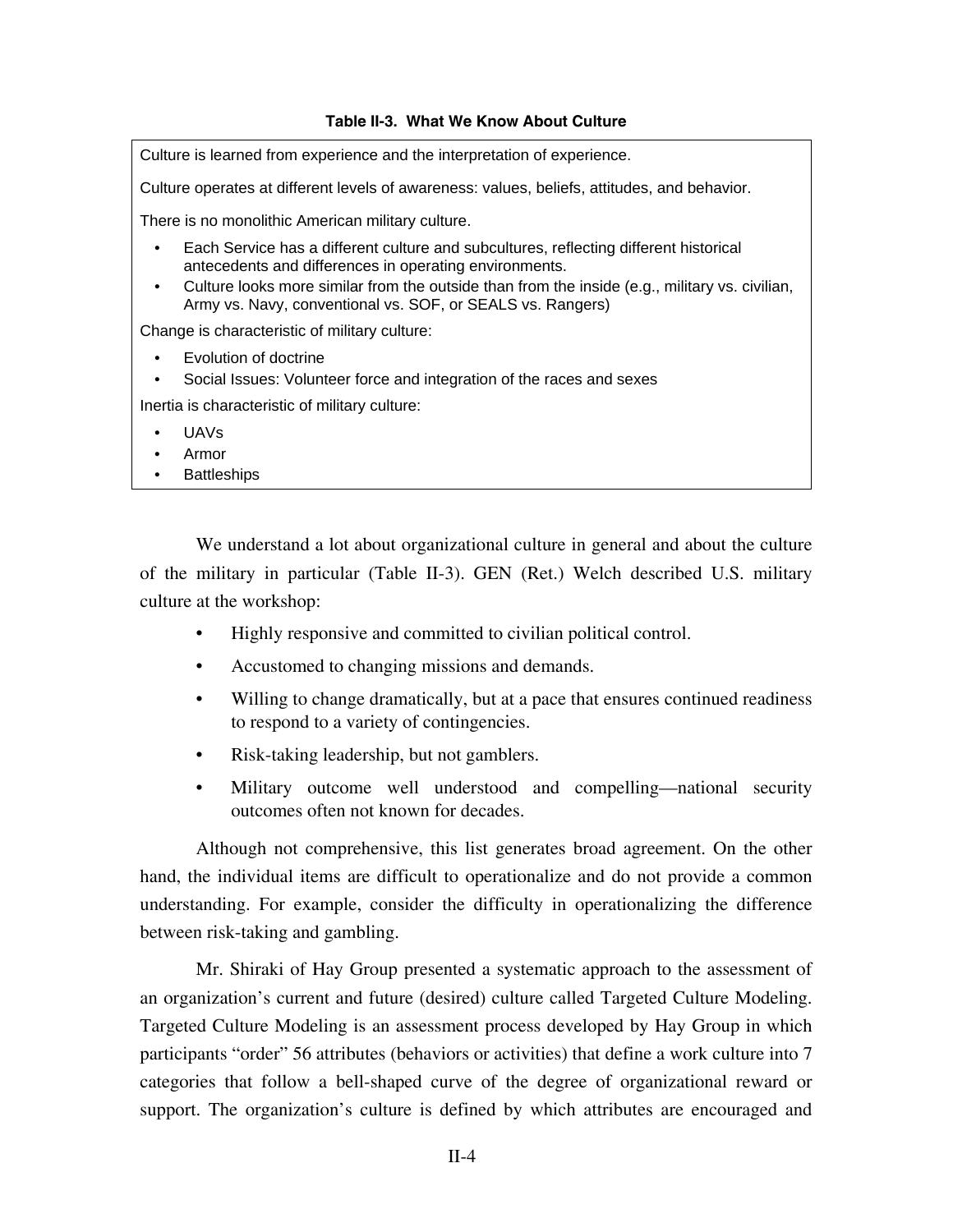which are discouraged by the organization. This approach can also be used to classify organizations into different cultural models or sets of attributes that tend to cluster. The technique has been successfully used in a wide variety of industry and government settings to pinpoint areas of consensus, identify gaps between current and future work culture, and provide a context for action planning to reduce gaps and increase alignment with the target culture. Workshop discussions and breakout sessions demonstrated little agreement among workshop participants on specific attributes or behaviors. There appeared to be agreement on some broad cultural attributes such as jointness, but the attributes are not considered in terms of specific behaviors or activities. Targeted Culture Modeling could be used to produce an assessment and description of current and desired DoD culture in terms of behaviors and activities. However, this would require a systematic sampling effort of a wider range of military personnel to achieve consensus.

Culture is an inherently fuzzy concept. It is a characteristic shared by members of a group and can be usefully examined from multiple perspectives. Dr. Emily Goldman used three organizational models (natural system, rational system, and open system) after Dr. Graham Alison (1971) to illustrate that different organizational paradigms provide different diagnostic insights for thinking about change and to identify obstacles and enablers. Different perspectives on culture also result from different definitions of culture. Thus, Dr. Michael Vlahos focused not on operating culture directly, but on the question of identity. A key example is the heroic mythos of defending the United States as a central focus of the military. On the other hand, Dr. Anna Simons discussed the content and structure of social relations within the organization as the critical factor in culture change. Her primary example was the Special Forces A-team design that has worked successfully for over 50 years. Each definition provides a different perspective for understanding the culture of an organization and for evaluating the actions required to change an organization's culture. Each of these perspectives on organizational culture is useful in understanding culture; a systematic analysis of the implications for action of different organizational models and definitions would be useful in structuring a strategic plan for culture change. (See Table II-4.)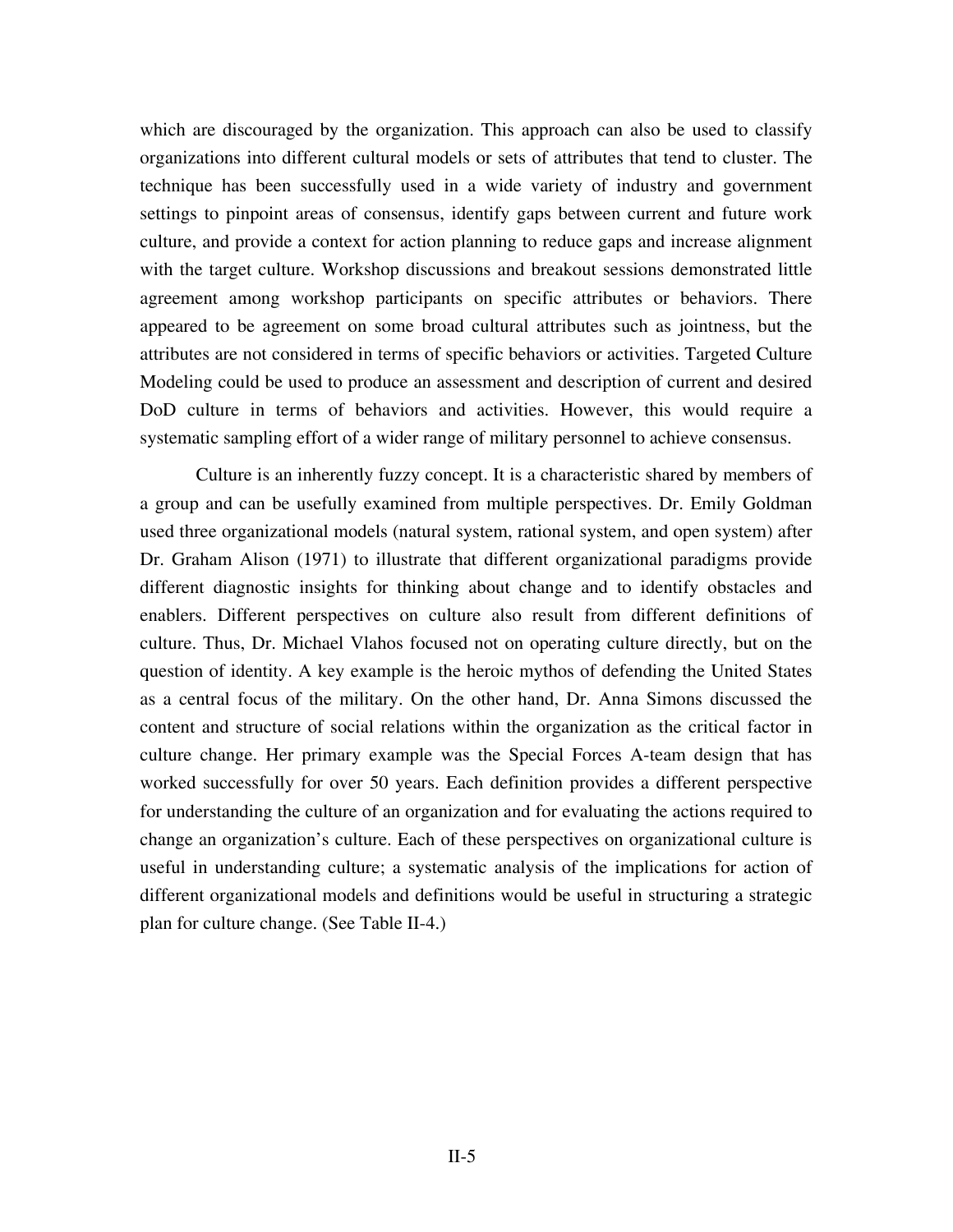### **Table II-4. Definitions and Perspectives on Culture**

Definitions and Perspectives on Culture:

- Subjective side of organizational life phrase covering intangible factors such as values and attitudes.
- Organizational identity: it answers the question, Who am I? based on the mission and mythic national narrative of the military. (Dr. Michael Vlahos)
- Software of the mind: persistent patterns of behavior that people use to get things done in an organization.
- Culture is what people do when not told what to do. (Dr. Elizabeth Gibson)
- Institution's rule set: norms of behavior and shared values.
- The content and structure of social relations in an organization, based upon the allocation of tasks. (Dr. Anna Simons)

Common to most of these perspectives is the view that culture is learned from experience and the interpretation of experience. To transmit or to change culture, you need to change the experience people have within an organization and change how that experience is interpreted, or both. Traditional mechanisms are used by the military to communicate the operating culture:

- Recruitment, especially with a volunteer force.
- Performance appraisal and promotion systems.
- Socialization and rites of passage.
- Education and training systems.
- Stories, legends, and myths about key people and events.
- Leadership and the behavior modeled by leaders.
- Organization design and structure.

Organizational behavior represents an organization's adaptation to its environment: to what works or a reaction to what doesn't work. To change a culture, new behaviors and their related attitudes, beliefs, and values need to be rewarded with success. If the culture is to reinforce transformation, then an understanding of transformation is important. Changing DoD's culture cannot be divorced from the success of force transformation.

### **B. FINDINGS: OBSTACLES TO CULTURE CHANGE**

Why is change hard? The difficulty of transformation was a constant theme of the workshop. The difficulty of organizational change is not unique to DoD or to military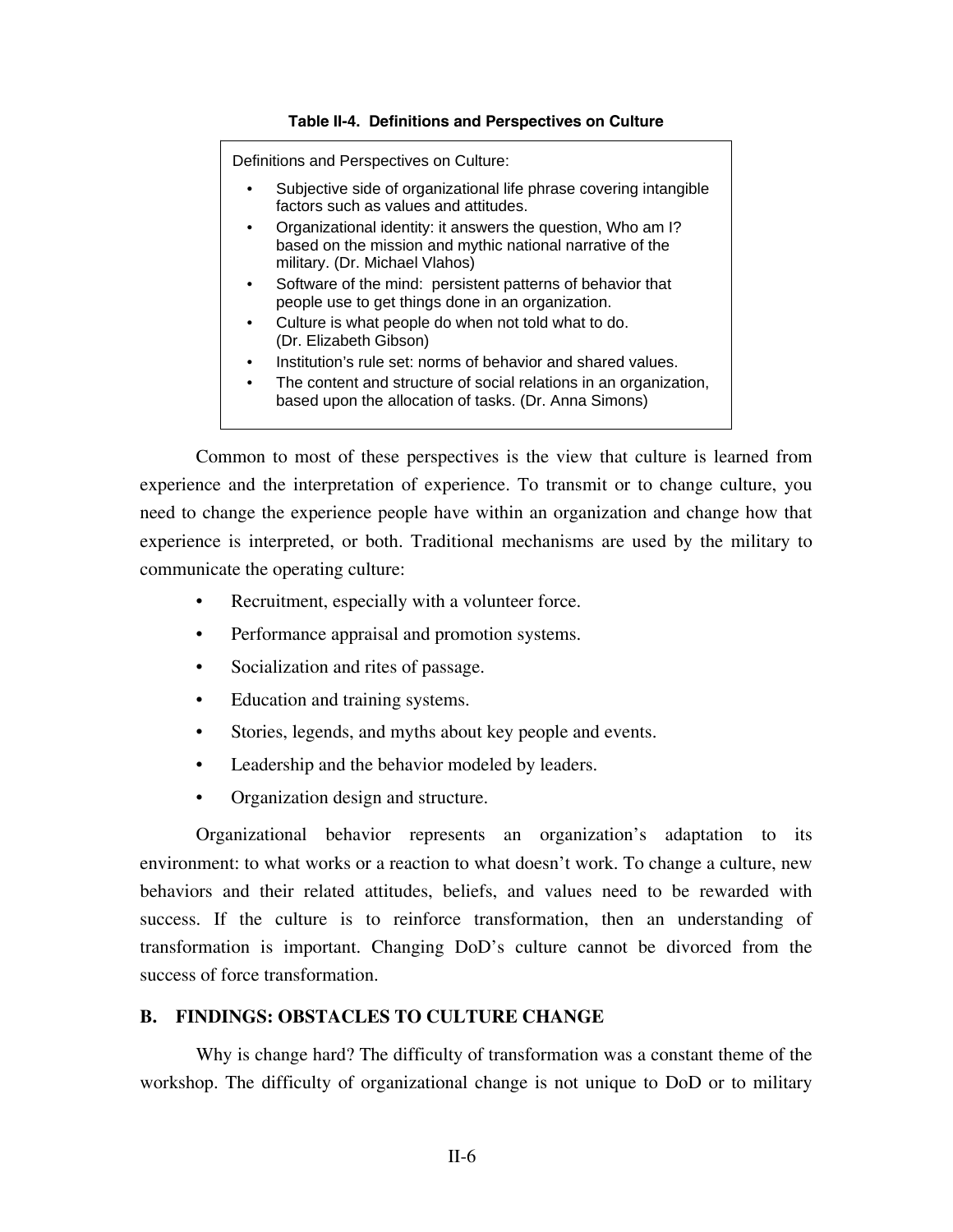organizations. All organizations resist rapid or radical change. All change has an element of disruption—it can reduce reliability, efficiency, and performance in the short term, and it can devalue experience and routines. Some have suggested that military organizations are among the three organizations most resistant to change; the other two being the Church and higher education. Yet change, even transformational change, has occurred and is continuing to occur. GEN (Ret.) Welch highlighted several recent examples in his presentation (Table II-2). In his presentation, MG (Ret.) Scales provided examples from both Operation Enduring Freedom and Operation Iraqi Freedom of a new operating culture that reflects jointness, innovation, and prudent risk-taking beginning to emerge in the field (see Scales, 2003; Williamson and Scales, 2003). The three findings from the workshop concerning obstacles to cultural change, reflect the eclectic mix of participants (See Table II-5).

| Table II-5. Findings: Obstacles to Culture Change |  |  |  |  |  |
|---------------------------------------------------|--|--|--|--|--|
|---------------------------------------------------|--|--|--|--|--|

| Findings-Obstacles to Culture Change:                                                                                                                                                                                                            |  |  |  |  |  |  |
|--------------------------------------------------------------------------------------------------------------------------------------------------------------------------------------------------------------------------------------------------|--|--|--|--|--|--|
| Transformation is not viewed as an<br>essential component of future<br>organizational effectiveness.                                                                                                                                             |  |  |  |  |  |  |
| The business operating systems of DoD<br>and the Services, their constraints and<br>complexities, are not well understood at<br>the mid-level. The combat operating<br>systems of different services are not well<br>understood across Services. |  |  |  |  |  |  |
| Enablers for target behaviors related to<br>joint innovation and risk-taking are often<br>lacking.                                                                                                                                               |  |  |  |  |  |  |

First, related to the lack of understanding of force transformation discussed earlier, is the perceived lack of a systematic process for transformation. Although the "Transformation Planning Guidance" provides a systematic process for transformation, this was viewed as a bureaucratic procedure and not as a process for organizational change. DoD-directed force transformation was viewed as another task, not an essential component of future organizational effectiveness. This perception that DoD force transformation is separate from Service programs for new systems and programs that are derived from perceived operational shortcomings is a significant barrier to force transformation.

A second significant obstacle is the complexity of the operating systems of DoD. (This lack of understanding of business operating systems between the Services and DoD may also be reflected in a lack of understanding of combat operating systems across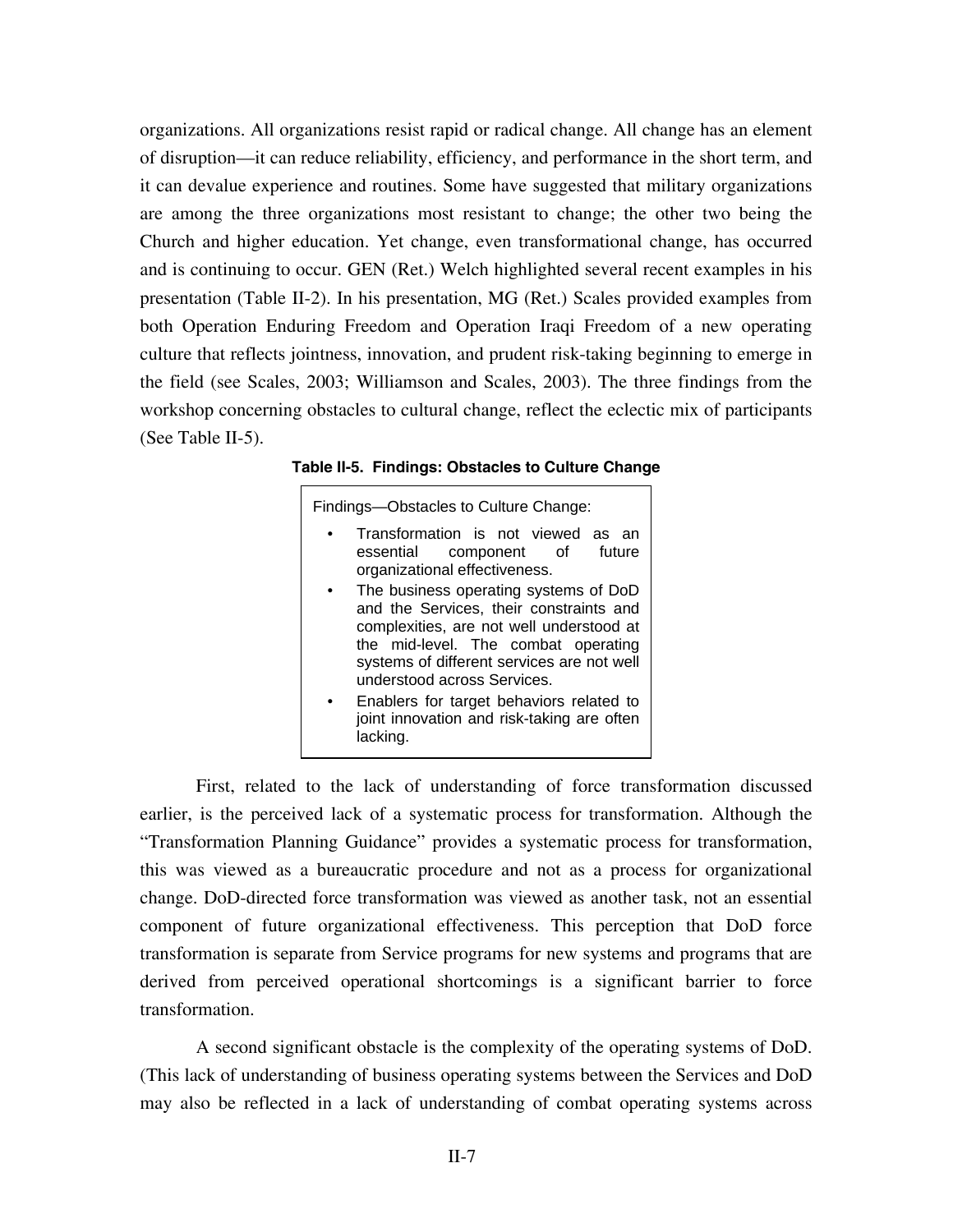Services.) The business operating systems (e.g., personnel system, training system, or PPBES) of DoD did not appear to be well understood by many of the participants. The personnel system in particular is seen as a major barrier to force transformation. It is perceived as constraining flexibility and encouraging careerism. Even so, none of the Services have an integrated human resources system; different Commands own different pieces of it. Many of the complaints about the personnel system reflect decisions made in other parts of the human resources system in the Services and are not based upon congressional or legal constraints (e.g., time in position at a given rank with some exceptions is a Service decision). Unless individuals understand the operating systems, they don't know where the leverage points are, what to change, or how to change it to accomplish transformation.

There was also a concern over perceived legal constraints in Titles 10, 32, and 5. The current situation appeared similar to the Army in the early 1980s, when a special inspection of Army Modernization, by the Army Inspector General (IG), identified lack of knowledge of the constraints and complexities of the operating systems of the Army as a major barrier to modernization. The Army worked to correct this deficiency through analyses, developing how-to guides, and providing training in "how the Army runs" for all general officers, equivalents, and later for field-grade officers assigned to major headquarters.

Third, desired behavior, such as Service interdependence, often lacks key enablers. For example, at the action level there is no common, relevant operating picture of the military department headquarters (HQs). Being able to identify counterparts or similar programs in another Service is important if cooperation between Services or jointness is to become a reality. People often overestimate the value of their own expertise and knowledge—and underestimate the value of what they may gain through inter-Service or joint actions. Action officers are perennially overworked. If it's too hard to identify a counterpart, it simply won't happen. Most of the common sources of resistance to change were brought up during the workshop, with a focus on organizational, rather than personal, obstacles (Table II-6). Some of these obstacles may be unique to the military and because of the size and scope of national security may require study in their own right. However, for many of these obstacles, a systematic process to identify and eliminate sources of resistance to change would accelerate force transformation.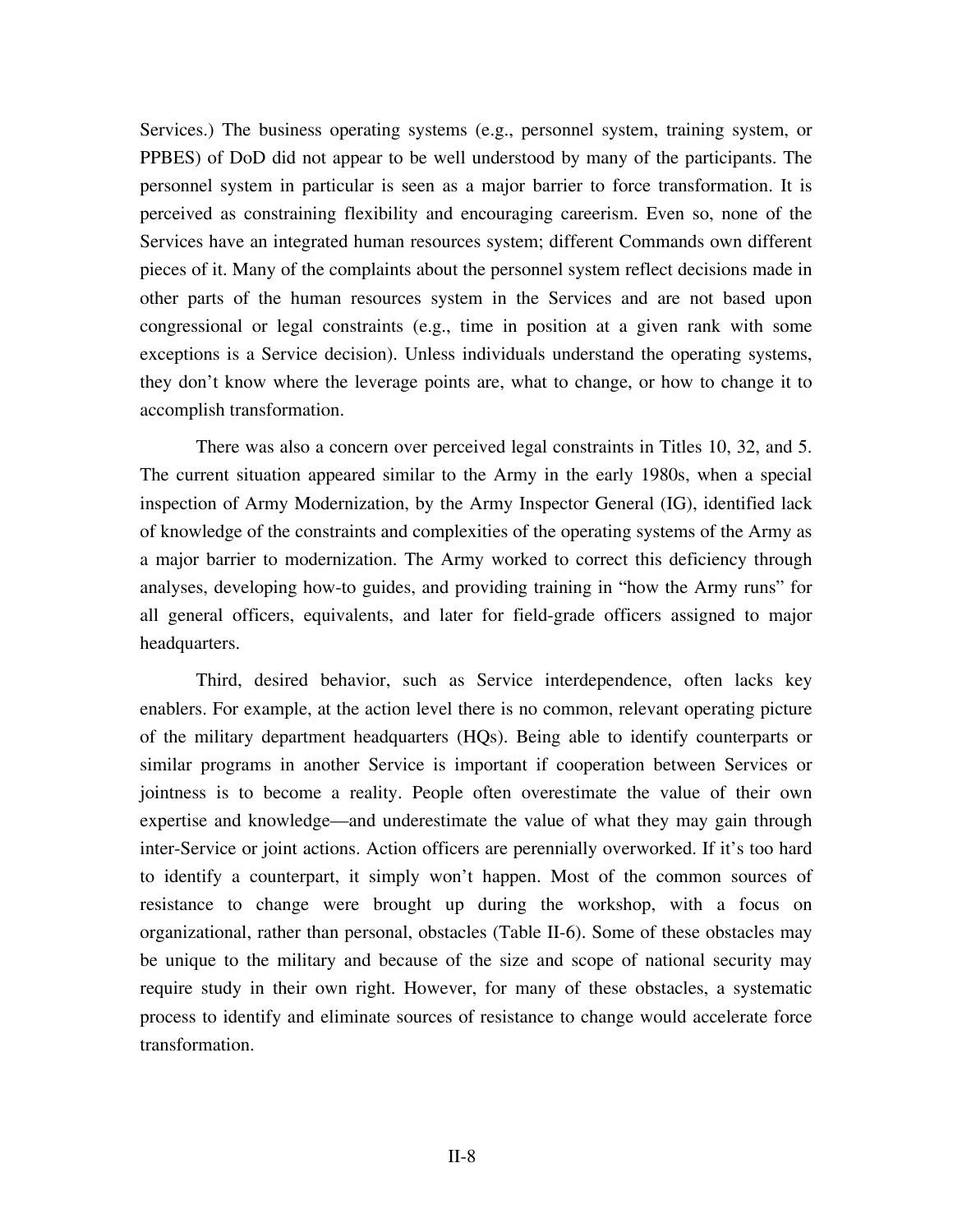| At the Individual Level                                                                                                                                                                                                                                             | At the Organizational Level                                                                                                                                                                                                                                                                                                                                                                 |  |  |
|---------------------------------------------------------------------------------------------------------------------------------------------------------------------------------------------------------------------------------------------------------------------|---------------------------------------------------------------------------------------------------------------------------------------------------------------------------------------------------------------------------------------------------------------------------------------------------------------------------------------------------------------------------------------------|--|--|
| Fear of the unknown<br>Self-interest-What's in it for me?<br>Selective attention and retention-<br>overwork<br>Habit<br>Need for security<br>Re-valuing of skills and knowledge<br>Selection and reward<br>Threats to individual<br>(and<br>unit<br>to<br>identity) | Threats to power and influence<br>Perceived system constraints<br><sub>on</sub><br>٠<br>action<br>Lack of trust<br>٠<br>Different perceptions and goals<br>٠<br><b>Bureaucratization</b><br>٠<br>Resource limitations<br>$\bullet$<br>Fixed investments<br>٠<br>Interorganizational agreements<br>٠<br>Egalitarian presumption-one size fits<br>٠<br>all<br>Rewards and incentives mismatch |  |  |

### **Table II-6. Common Sources of Resistance to Change**

### **C. FINDINGS: METHODS FOR CULTURAL CHANGE**

The discussion of methods for changing culture flowed from the discussion of barriers to change. The primary concern was the importance of leader selection and development. Leadership was seen as the critical factor in transformation. Leader selection and development were seen as the fulcrum for organizational change to a new paradigm that values joint interdependence, innovation, and prudent risk taking. Second, revision of the officer/noncommissioned officer (NCO) education and training system was seen as essential to producing leaders with the required competencies to lead transformation at all levels and to lead an Information Age force. Leader development and required leader competencies were not discussed in detail because these issues have been the focus of two recent efforts: "The Military Officer in 2030," 13–23 July 2003, organized by the Director, Net Assessment, and the "Wye River Senior Leader Learning Workshop," 26–28 August 2003, sponsored by the Office of force transformation. The task leader of the first effort, Dr. Anna Simons, was a participant in IDA's workshop; a draft summary of the Wye River workshop was provided to participants as a read ahead, and Mr. John Gartska briefed the results at IDA's workshop.

Methods of change can be summarized in terms of the two general levers available to leaders for changing organizational culture: (1) human resources and (2) processes and systems (Table II-7). These levers change the people, the experience people have in the organization, and how that experience is interpreted. The first lever, human resources, works by changing individual experiences and the interpretation of experiences. This lever tends to be incremental in its impact. The second lever, which is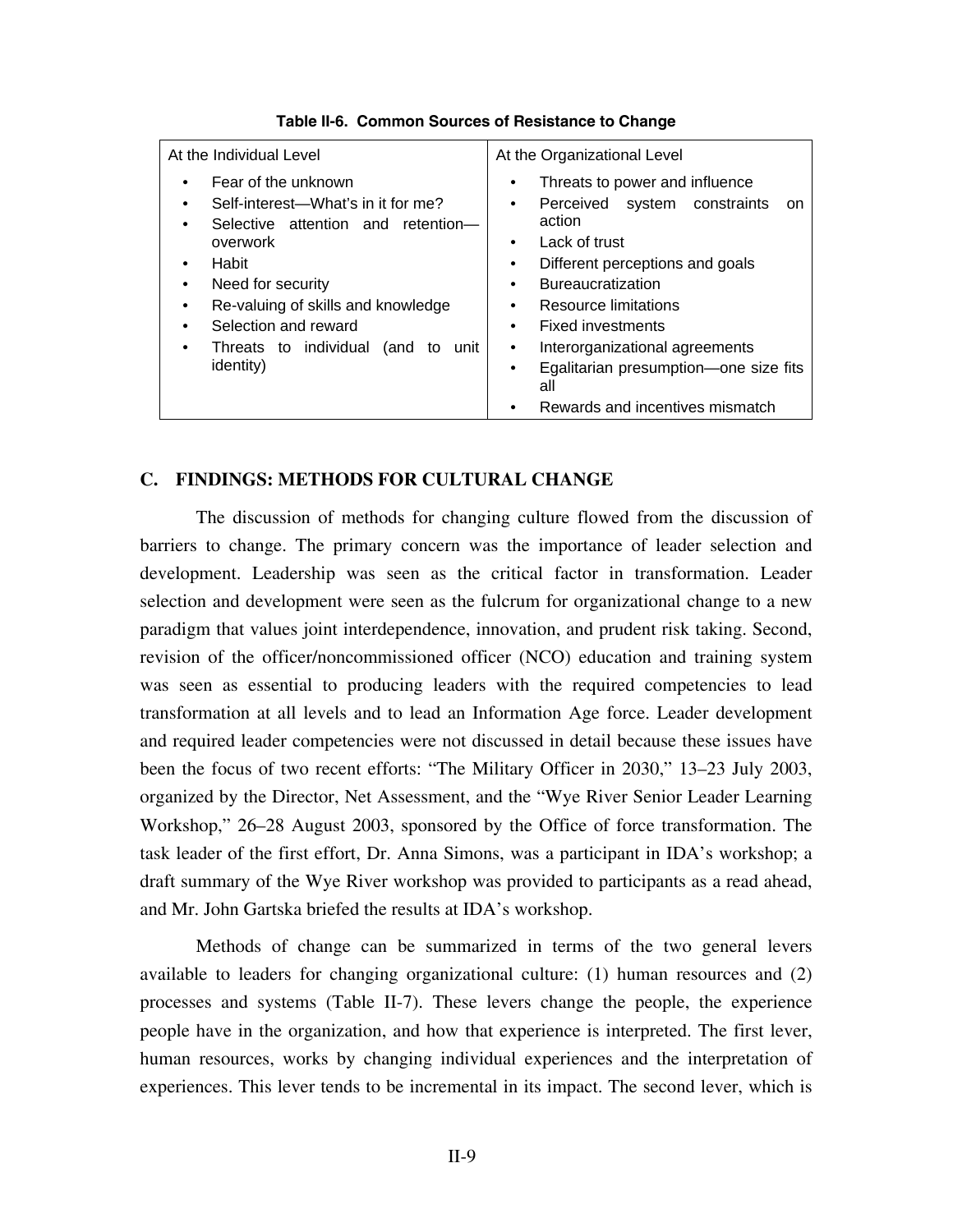based upon organizational structure, tends to be more radical or disruptive as new force structure or weapons systems are introduced. This lever works as a catalyst by forcing changes in tasks or in interpersonal dynamics—the way in which the organization operates. For example, Dr. Carafano's proposal for special post-conflict units could require a set of initiatives to change the Services' education, career professional development patterns, and organization. Accomplishing these changes would require the integrated use of these two levers of organizational change. These levers and the related actions are not new, but they have not been integrated into a systematic approach to transformation.

A second finding is the important role of measurement as a tool for organizational and cultural change. Dr. Elizabeth Gibson's presentation illustrated the use of measurement in a large-scale, culture-deep transformational change she led at Best Buy in the late 1990s. At the core of that effort was a focus on three areas:

- Head—thinking and understanding
- Heart—emotional and motivational
- Hands—behavioral.

Success required change in all three arenas, however, the discussion in the workshop focused upon the importance of measurement in changing organizations and culture. Successful change cannot occur without measurement and accountability. What gets measured is what will get changed. Measurement is a change technique that identifies what needs to change and forces accountability. For example, readiness assessment and reporting represent a critical component of DoD measurement systems. These systems can have an enormous impact on changing the operating force and the operating culture.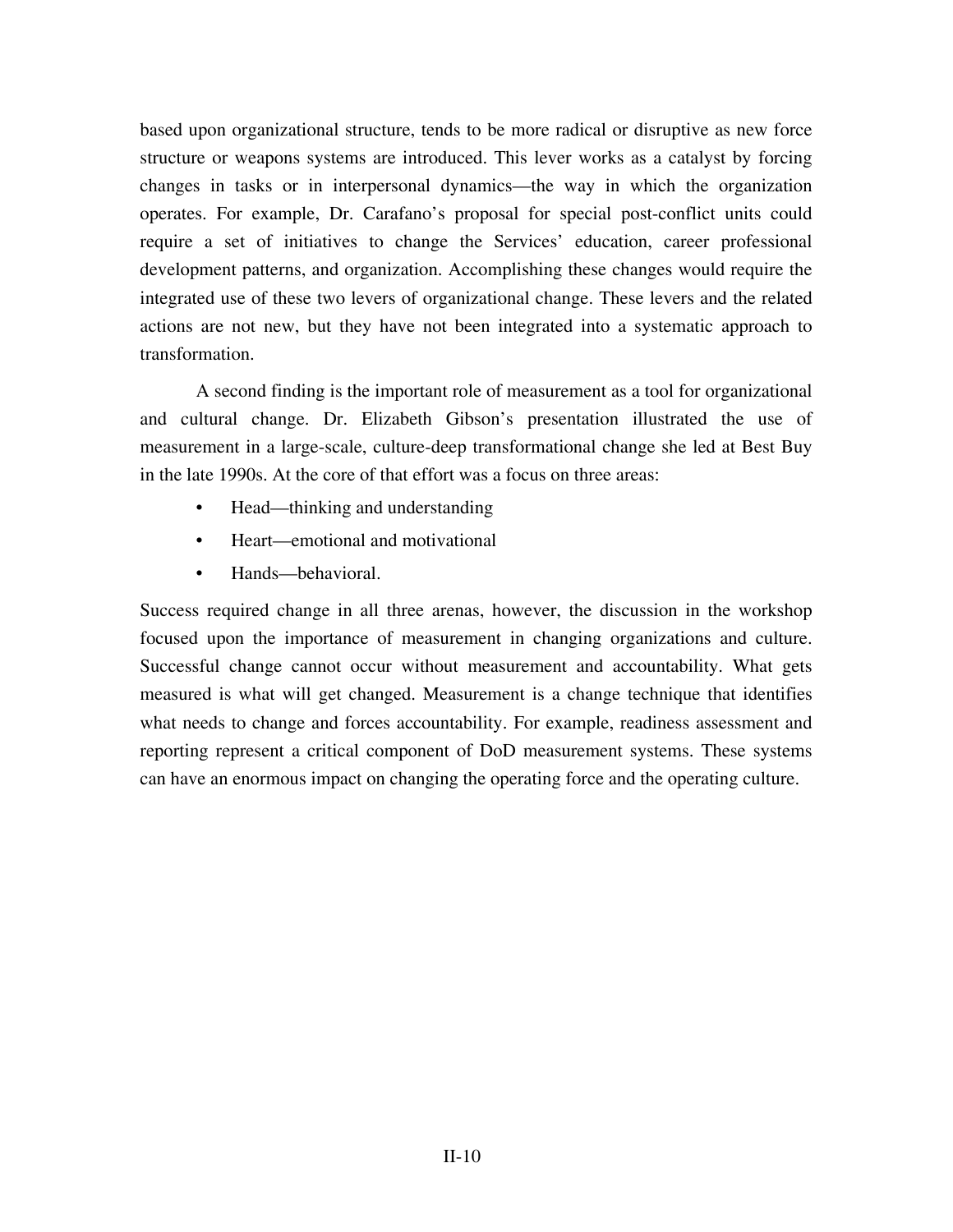### **Table II-7. Levers for Changing Culture**

### **Cultural Lever I: Human Resources**

Education and Training System

- Officer/NCO Education
- Collective Training

Personnel system

- Assignments
- Officer/NCO evaluation system
- Selection/promotion system (instructions to boards)
- Decorations and awards (incentives)

### Senior leaders

- Signals (PR/PA: internal and external)
	- **<sup>□</sup>** Marketing department
	- à Communications
	- à Oversight and measurement
- Symbolic acts and actions

### **Cultural Lever II: Processes and Systems**

Introduce new weapon systems

- Field experimentation
- Demonstration

Create new organizational structures

- Change the chain of command
- New operating relationships or missions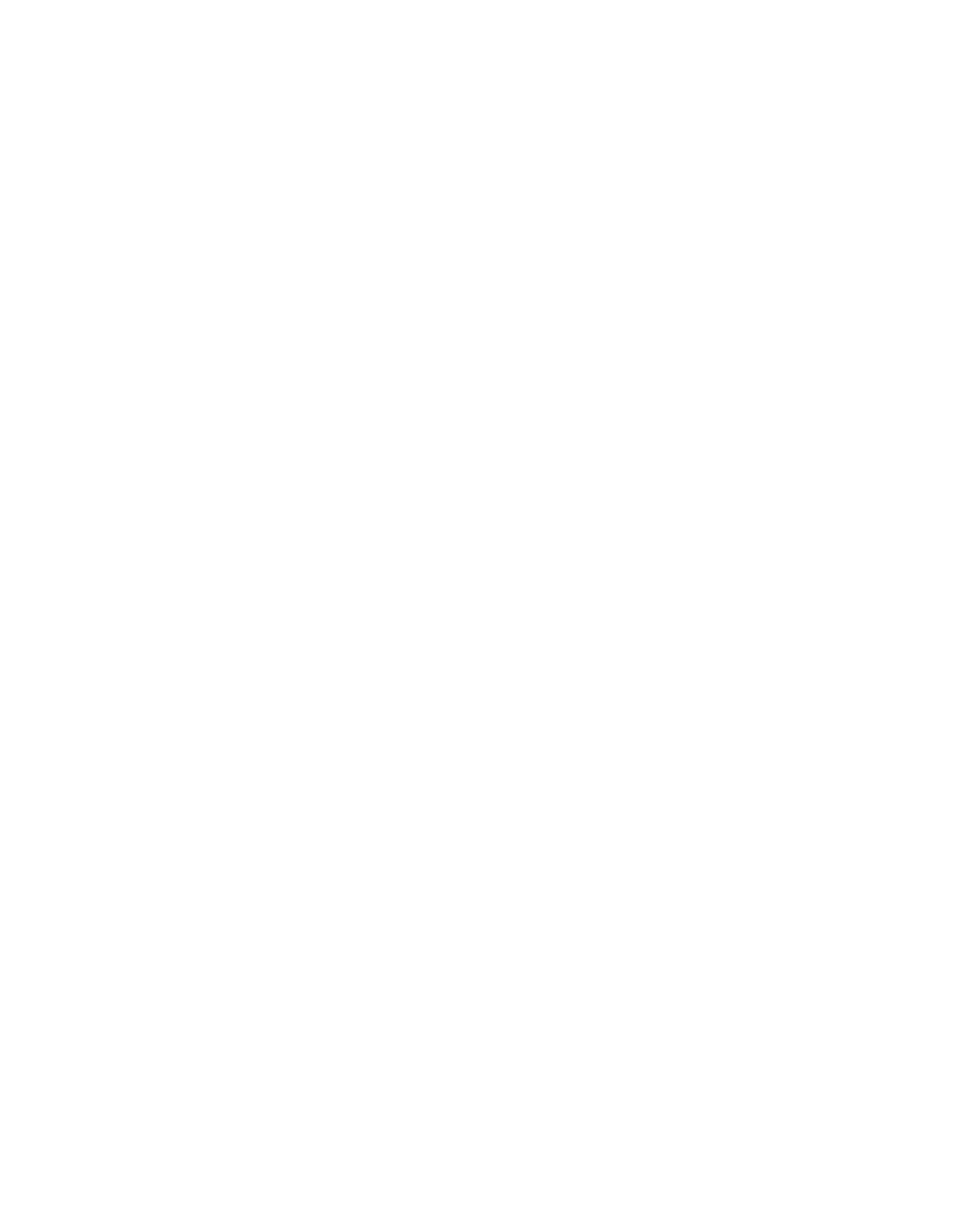### **III. RECOMMENDED ACTIONS**

The discussion of action permeated the workshop and reflected the concern or perspective that there was a need to harness ongoing effforts concerning force transformation, rather than the need to overcome resistance to force transformation. These discussions are summarized in five interrelated recommended actions. Two (strategic communications and training and education) focus on communicating the new rule set, on helping people connect the dots from the strategic vision of transformation to action. The other three (leadership, empower action, and assess current status) focus on facilitating the development of a transformational culture. The recommended actions are summarized in Table III-1.

### **Table III-1. Recommended Actions**

| А. | Use strategic communications to transmit the new   |
|----|----------------------------------------------------|
|    | culture. State what is expected in clear goals and |
|    | measurable objectives.                             |
| В. | Leverage the education and training system to      |
|    | address deficiencies in knowledge about            |
|    | transformation, joint operations, and other key    |
|    | competencies.                                      |
| C. | Empower action by reducing cultural barriers and   |
|    | increasing behaviors related to jointness,         |
|    | innovation, and risk-taking.                       |
| D. | Leverage leadership to lead cultural change.       |

E. Assess the current status of transformation.

### **A. STRATEGIC COMMUNICATIONS**

The first recommendation is to communicate the new culture, explain the new rule set, and improve the force's understanding of both. Strategic communications should be used to transmit the new culture and to provide forums for the stories (both successes and failures) about key people and events that exemplify the new culture. For example, the many important examples of joint interdependence from Operation Iraqi Freedom, the Combined Air Operations Center (CAOC), and other recent operations are not widely known by the force. Stories about the CAOC and those contained in Bob Scales's two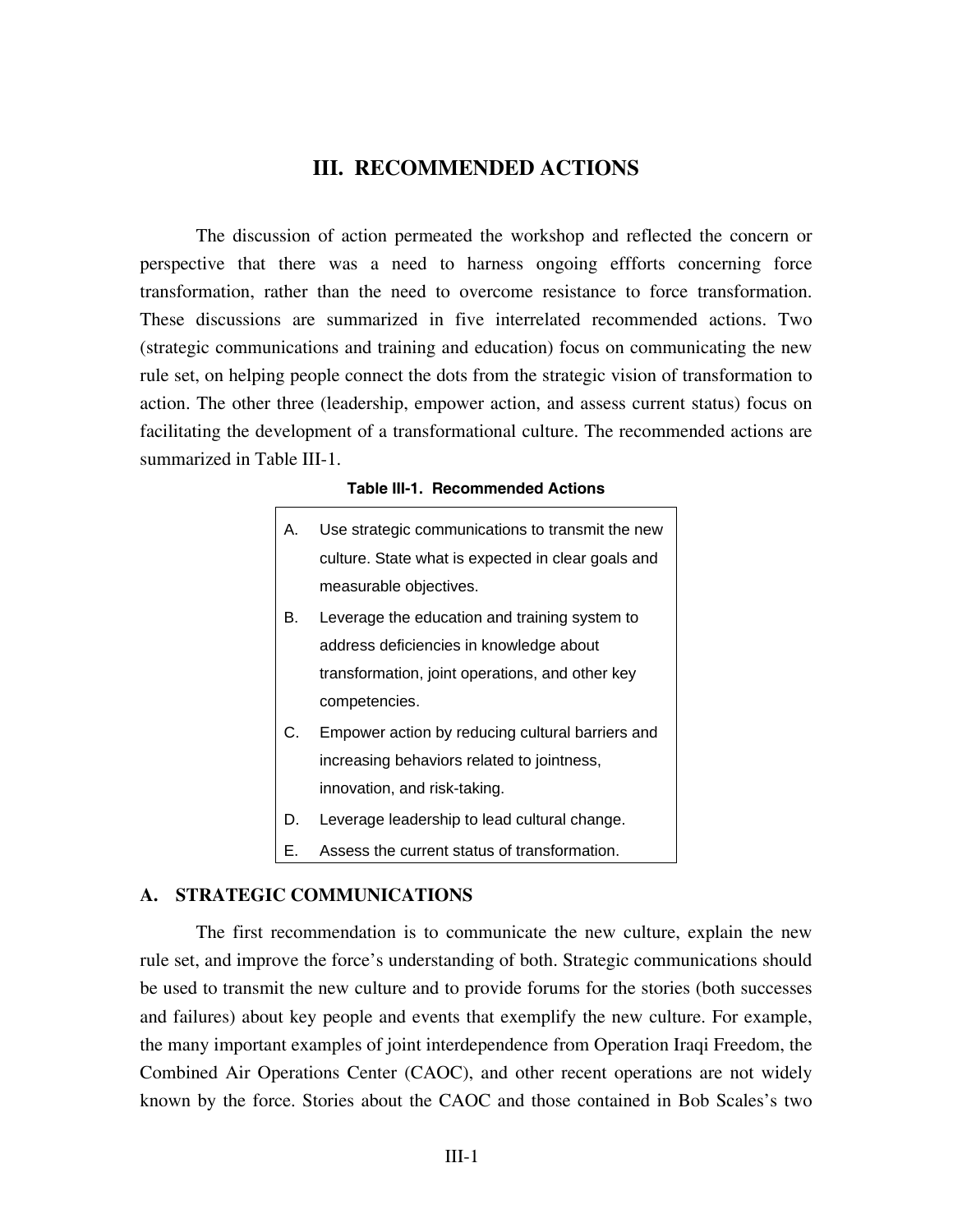recent books, *Yellow Smoke* and *The Iraq War* (with Williamson Murray), are far more effective in communicating the new culture than the usual planning guidance. The intent of these forums should be to provide credible stories and information on transformation activities, not simply more lessons learned, and to build a community of practice analogous to  $\lt$ http://companycommand.com> for ground-force company commanders. These forums should have specific objectives, offer an experiential component where feasible, and provide recognition for participants. Strategic communications should be used to communicate and to celebrate transformation.

Another type of forum could be a senior-level conference on force transformation to connect vision to objectives through strategy. Senior leaders may need to take some time together to sort out what transformation in action is all about. Organized as the culminating event of a series of workshops, such a conference could enable senior leaders to provide more concrete guidance and direction to the many participant communities in force transformation.

### **B. LEADERSHIP**

Leaders are the primary transmitters of culture. For example, a survey report by Prosci, "2003 Best Practices in Change Management," reported that employees want to hear messages about change from two people: the CEO and their immediate supervisor. Leaders provide the organizational focus and rewards, which reinforce and embed the culture, current or new. The recommendation recognizes the importance of leaders and leadership especially within DoD. The need to leverage leaders to promote cultural change is an integral element of force transformation. First is the need to identify leaders who can model success, who can lead transformation, and who can transmit the new culture. This will require identifying what success looks like at each different level. Leaders also need to be informed about how to influence change. Three leader skills were seen as crucial: identifying success, measuring successes, and providing feedback and interpretation to the people they lead. Measurement of process, status, and effectiveness was seen as a significant leadership tool. Measurement should address all three areas of human change:

- Head—communicate the rationale for change and the new rule set.
- Heart—relate transformation to performance and to self-interest: decorations, awards, and other recognition.
- Hand—develop and provide feedback necessary for new learning and development of skills at all levels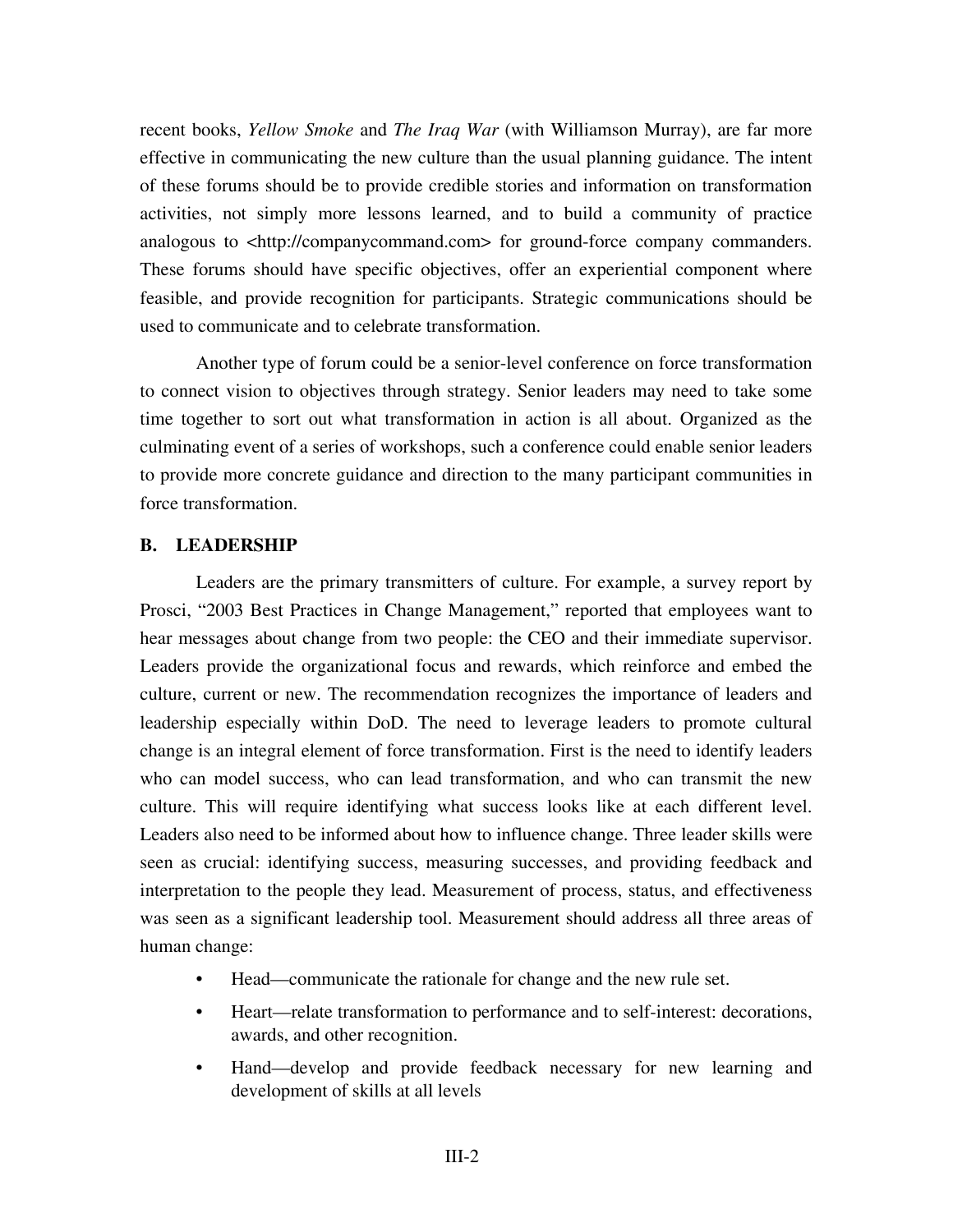Second is the need to develop leaders with the competencies needed to lead transformation at all levels.

### **C. TRAINING AND EDUCATION**

What is it? What are the new skills and where can they be acquired? Everything the force does that is not war is training or education. The training and education system represents one of the major levers available to leaders to enable change. It is a system designed to identify knowledge and skill requirements and provide them to the force. If the hypothesis that lack of knowledge and understanding of the operating systems of DoD is a significant barrier to transformation is validated, then this system can be tasked to provide the required knowledge and skills.

A key action supporting strategic communications and training and education is to develop an initial set of cultural attributes that represents the new culture. This could be accomplished in a series of 1-day targeted culture-modeling workshops that sample uniformed personnel from each of the senior military schools and other units and activities, including a set of general or flag officer using collaboration by e-mail, to identify a set of cultural attributes describing an Information Age force. This process would identify those attributes, ranking them in terms of relative importance, and relate them to different cultural models (e.g., functional, process, time-based, and network). The results of the workshops also could be integrated into an initial operational description of the future Information Age culture and used to (1) define "success" and establish what "good" looks like and (2) develop an initial set of progressive performance measures for different individual components of transformation (knowledge, or cognitive; emotional and motivational; and how-to, or skills).

A second action is to provide tools for people to develop an improved awareness and understanding of force transformation. Simulation gaming has been used by the analytic community to explore the dimensions of future warfare and it is widely used to enhance understanding of strategy and to teach strategic thinking. For example, National Defense University has used a simulation gaming environment of the Peloponnesian War for this purpose. Interactive simulation gaming environments could be adapted or developed to provide players with concrete examples of the broad concepts of transformation. These environments could provide experiential learning in which participants are rewarded for Joint over single-Service operations, for innovation over repetition, and for taking risks, but not gambling. Transformation gaming simulations could be developed as a single-player desktop game for use in the schoolhouse or in the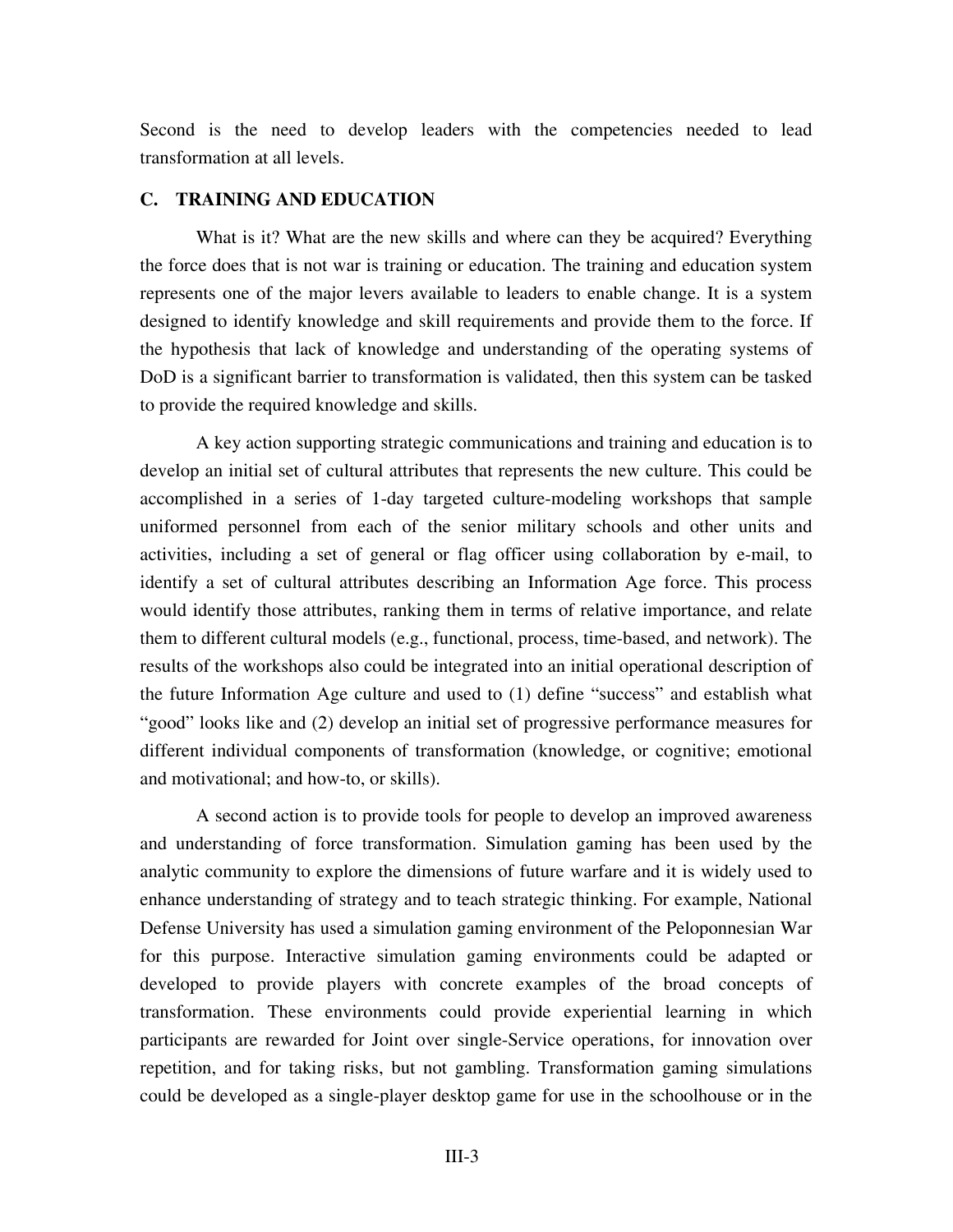field. Simulation environments also could be developed as multiplayer games, providing more complex player interactions in uncertain environments.

### **D. EMPOWER ACTION**

Behavior often follows the principle of least effort. Especially in periods of rapid change, existing organizational procedures and processes may inhibit rather than enable the desired changes in behavior. Unless altered, the old procedures and processes signal that the new behaviors may not be as important as stated. In fact, the old procedures and processes may reward continuing the current behavior at the expense of the new, transformational behavior. Representative actions that create enablers that empower jointness are identified in Table III-1. A systematic effort to identify and eliminate barriers and to create enablers that empower desired behaviors of interdependence, innovation, and risk-taking would leverage current force transformation efforts and thus signal the importance of these efforts.

### **E. ASSESS CURRENT STATUS**

After 3 years, what is the status of transformation? There is the impression of good things happening. Instances of a new culture of jointness, innovation and prudent risk-taking have been found in Operation Enduring Freedom and in Operation Iraqi Freedom (Scales, 2003; Murray and Scales, 2003). However, there has not been a systematic look at the progress and direction of transformation based on a clear roadmap and milestones of progress. Do instances of a new operating culture reflect local leadership, resources, mission, or other factors? An important source of understanding and potential synergies could be obtained through an assessment of Service perspectives and Combatant Command views on the direction of transformation, including successes and failures in transformation efforts; obstacles, areas of ambiguity, and potential solutions; and relationships between Services and areas of potential synergy; relationships between Service and OSD efforts. The focus would not be on a report card, but rather a description of lessons learned in force transformation that could be used to enhance current and future efforts.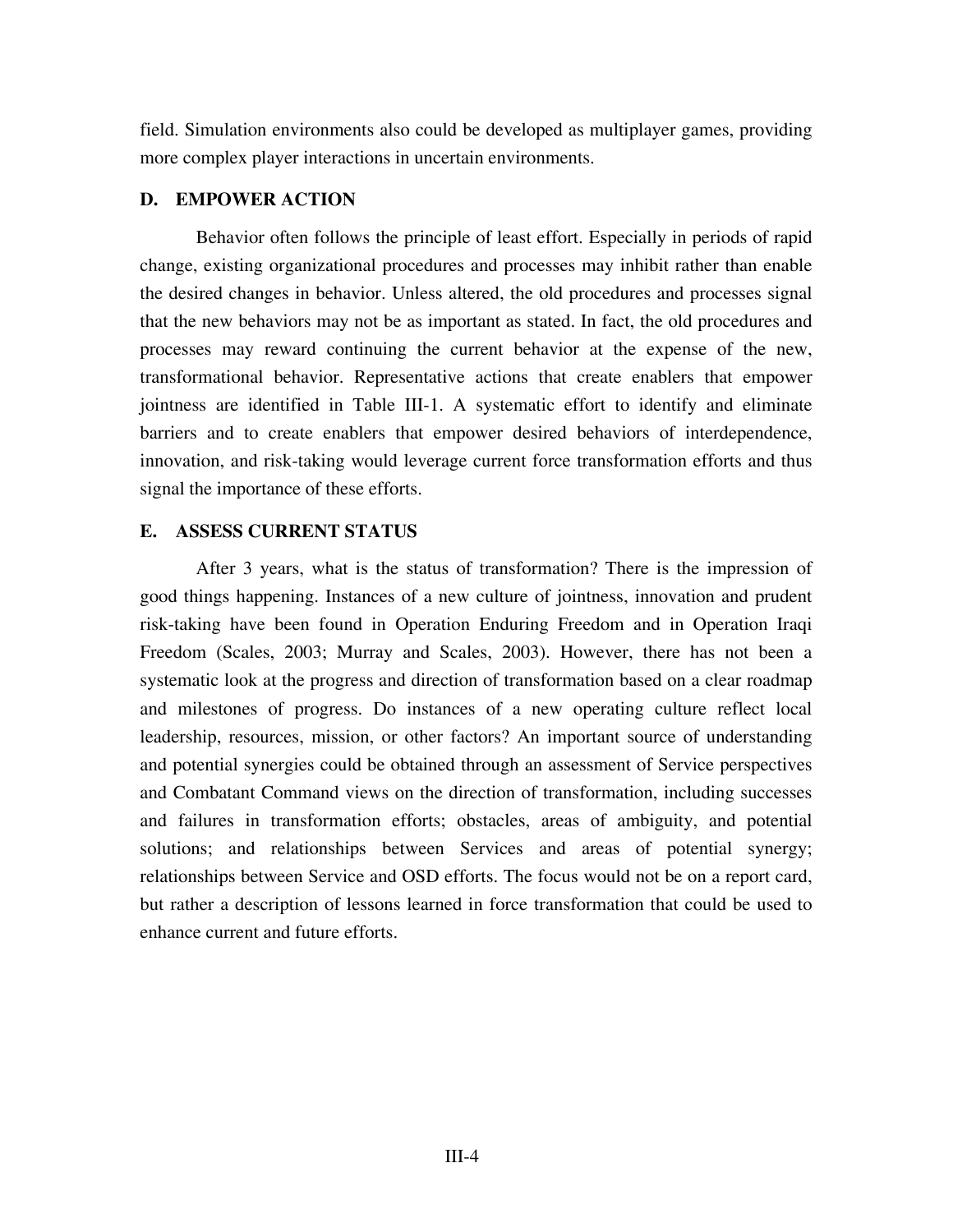### **IV. FINAL THOUGHTS**

The workshop successfully grappled with some of the issues facing DoD in transforming the culture from today's Industrial Age to one more prepared for and accepting of the Information Age. The workshop provided a set of findings and a set of actionable recommendations. Time precluded coming to grips with the issues of technology, innovation, and transformation. Presentations by Dr. Steve Andriole and by Dr. John Kao provided provocative insights into these issues. Dr. Andriole discussed the relationship between technology and change, highlighting the way technology impact can be manipulated through the control of critical success factors. Dr. Kao pointed out that innovation must be designed, described how to decode elements of innovative cultures and mindsets, and explained how to get started. Dr. Kao's Innovation Manifesto (2002) provides an introduction to his thinking on innovation. Grappling with the issues of the relationship of culture to innovation and technology remain for another day.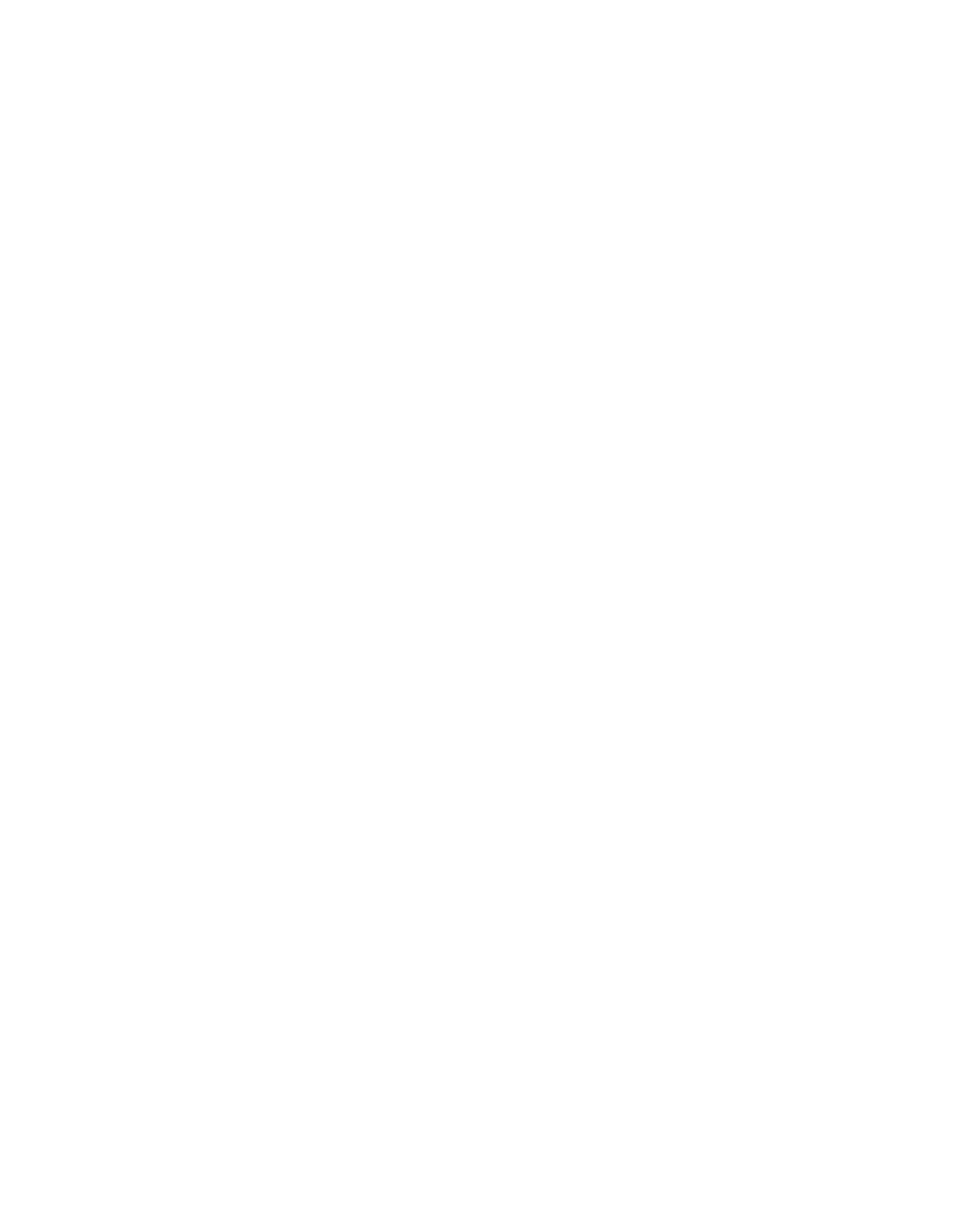### **REFERENCES**

Allison, Graham (1971). *Essence of Decision*. Boston, Mass.: Little, Brown and Co.

- Carafano, J.J. (2003). "Post-Conflict and Culture: Changing America's Military for 21<sup>st</sup> Century Missions." *Heritage Lecture No. 810*. Washington, D.C.: The Heritage Foundation.
- Gibson, E. and Billings, A. (2003). *Big Change at Best Buy*. Palo Alto, CA: Davies-Black.
- Gorman, P.F. (13 April 2002). "Army Culture and Transformation: How Could SecDef Help?" Unpublished Paper submitted to Defense Science Board (Training Superiority Panel), Washington, D.C.
- Kao, J. (2002). *Innovation Manifesto*. San Francisco, Calif.: John Kao.
- Kotter, J. (1995). "Leading Change," *Harvard Business Review*, 59-67.
- Mahnken, T.G. and FitzSimonds, J.R. (2003). "The Limits of Transformation: Officer Attitudes toward the Revolution in Military Affairs." *Newport Papers*. Newport Rhode Island: Naval War College.
- Scales, R.H. (2003). *Yellow Smoke*. New York: Rowman & Littlefield.
- Welch, L.D. (22-23 August 2002), Presentation at the Seminar on Innovation and Changing the Military Culture, Institute for Defense Analyses, Washington, D.C.
- Williamson, M. and Scales, R.H. Jr. (2003). *The Iraq War*. Cambridge, Mass.: Harvard University Press.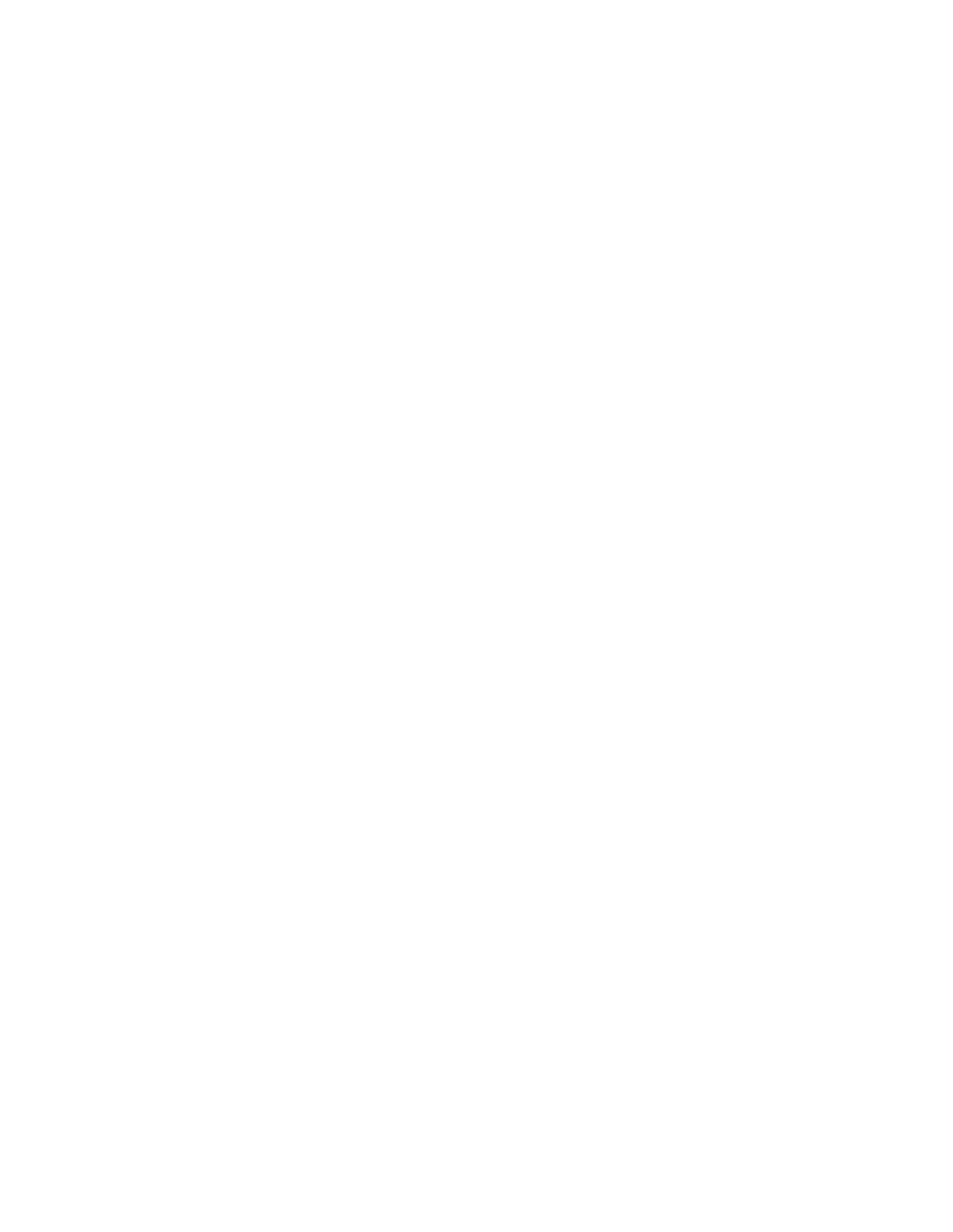# **APPENDIX A WORKSHOP AGENDA**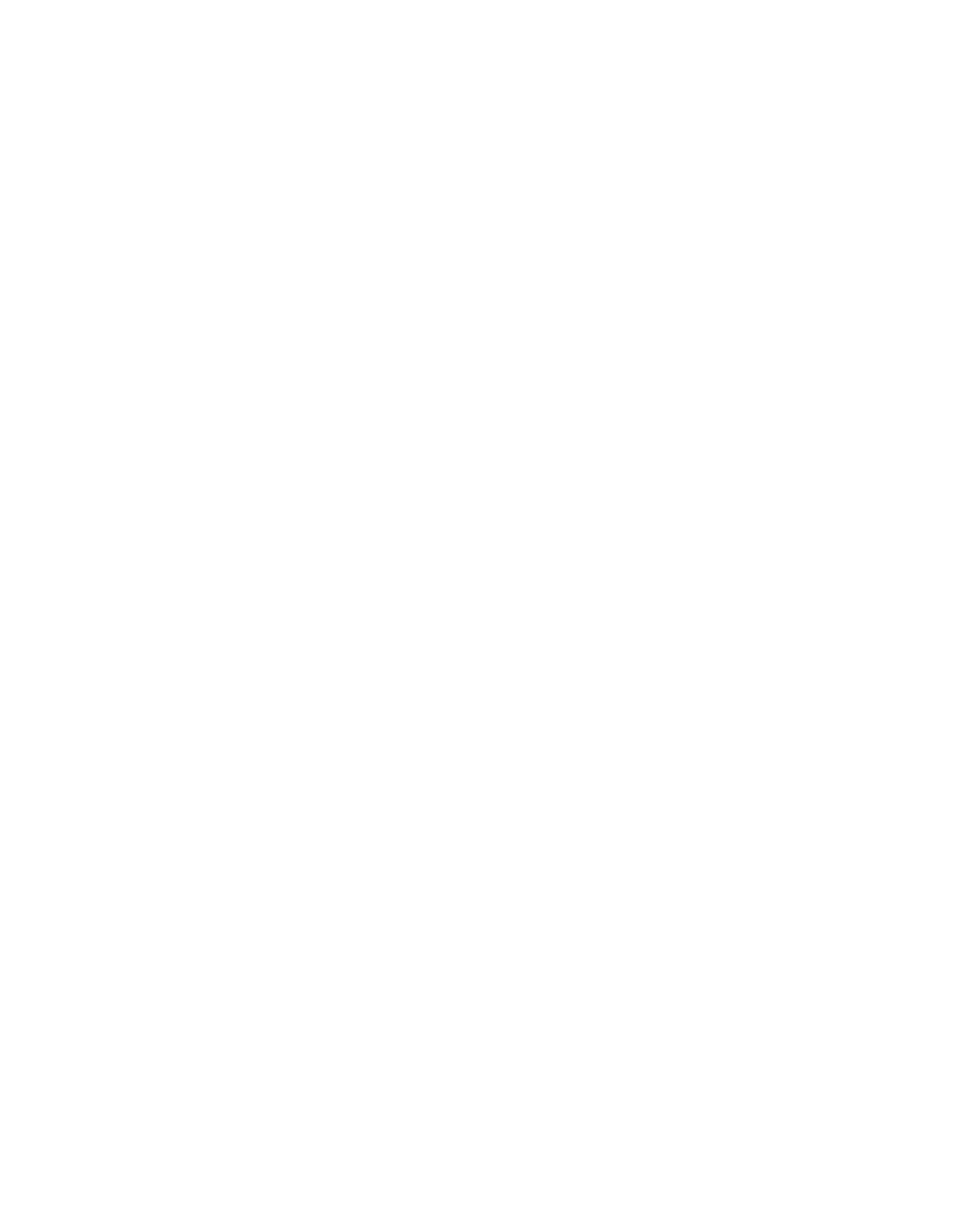### **Institute for Defense Analyses Alexandria, VA 22311**

## **Tuesday, October 21, 2003**

| 0700 | <b>Registration and Coffee</b>                                                                        |                                                                  |
|------|-------------------------------------------------------------------------------------------------------|------------------------------------------------------------------|
| 0800 | <b>GEN Larry Welch</b><br>US Air Force, Retired<br>President<br><b>Institute for Defense Analyses</b> | Welcome and Opening Comments                                     |
| 0820 | Dr. Ed Johnson<br><b>Institute for Defense Analyses</b>                                               | Introduction & Overview                                          |
| 0840 | Mr. Terry Pudas<br>Deputy Director,<br>Force Transformation                                           | <b>Defense Transformation</b>                                    |
| 0930 | Mr. Jeff Shiraki                                                                                      | Directed Culture Modeling Exercise<br>Hay Management Consultants |
| 1130 | Mr. John Garstka<br>Asst. Director,<br>Force Transformation                                           | Workshop on Leader Learning<br>Framework                         |
| 1215 | Lunch<br>Speaker: MG (Ret.) Bob Scales                                                                |                                                                  |
| 1330 | Chair, LTG (Ret.) Walt Ulmer<br><b>Breakout Group Chairs</b>                                          | Panel, Current vs. Desired Culture                               |
| 1430 | Chair, Dr. David Segal<br>Dr. Michael Vlahos<br>Dr. Anna Simons<br>Mr. Brenden Sargeant               | <b>Military Culture</b>                                          |
| 1530 | <b>Break</b>                                                                                          |                                                                  |
| 1600 | Dr. Steve Andriole<br>Villanova University                                                            | <b>Technology Congruence</b>                                     |
| 1700 | Conclusion<br>1730-1900                                                                               | Reception                                                        |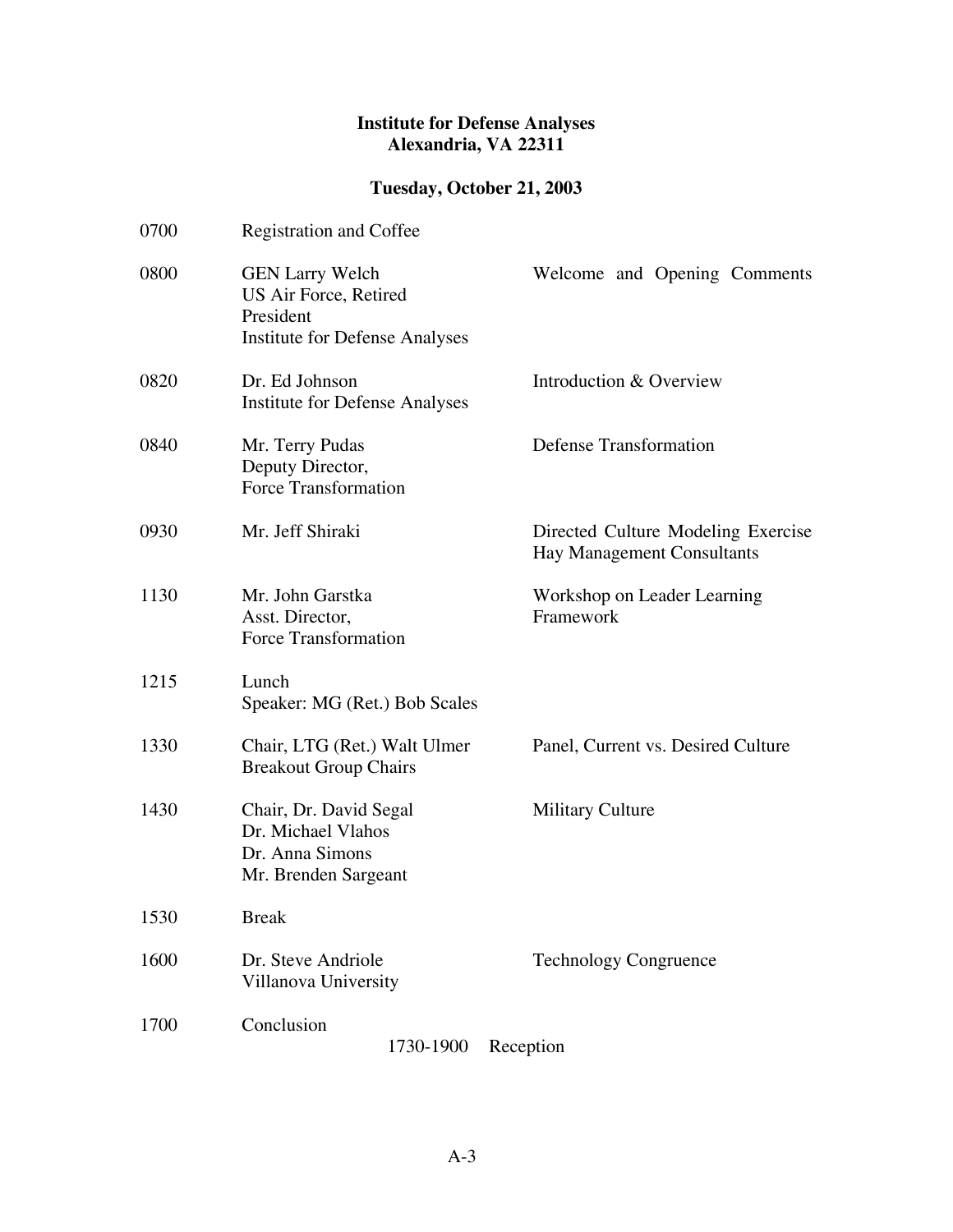# **Wednesday, October 22, 2003**

| 0730 | Coffee                                                             |                                                                 |
|------|--------------------------------------------------------------------|-----------------------------------------------------------------|
| 0800 | Chair, Dr. George Huber<br>Dr. Emily Goldman<br>Dr. James Carafano | <b>Changing Culture</b>                                         |
| 0900 | Elizabeth Gibson<br><b>RHR</b> International                       | Big Change at Best Buy<br>(with exercise)                       |
| 1030 | <b>Breakout Session</b><br>(Barriers and Methods for Change)       |                                                                 |
| 1200 | Chair, Dr. George Huber<br><b>Breakout Group Chairs</b>            | Barriers and Methods for Change                                 |
| 1230 | Lunch<br>Speaker: Dr. John Kao                                     | Innovation and Transformation                                   |
| 1400 | <b>Breakout Session</b><br>(Transforming Culture)                  |                                                                 |
| 1500 | <b>Break</b>                                                       |                                                                 |
| 1530 | <b>Senior Review Panel</b><br>Chair, LTG John LeMoyne              | <b>Breakout Group Reports and</b><br><b>Summary Discussions</b> |
|      | 1700                                                               | Conclusion                                                      |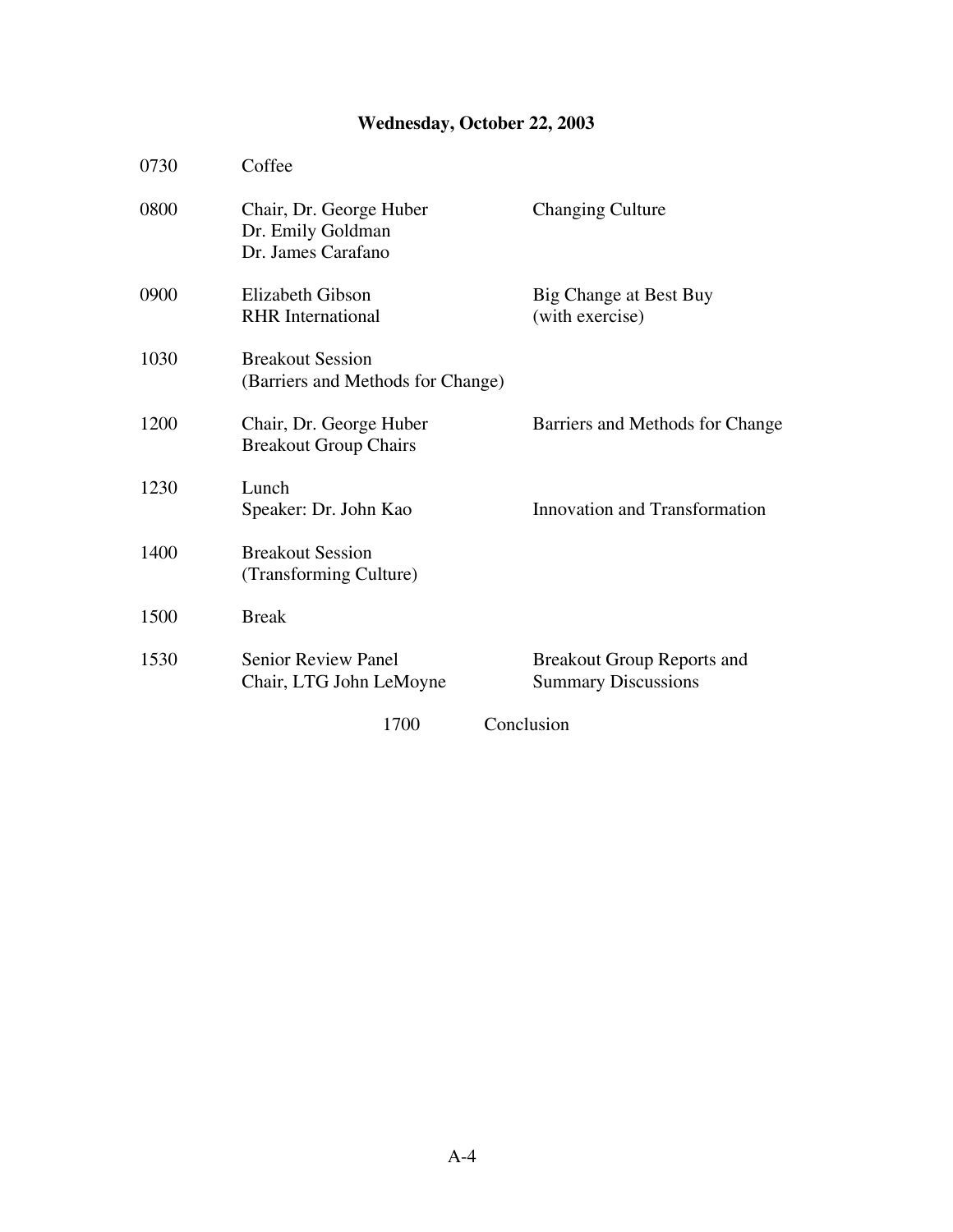# **APPENDIX B LIST OF READ AHEADS**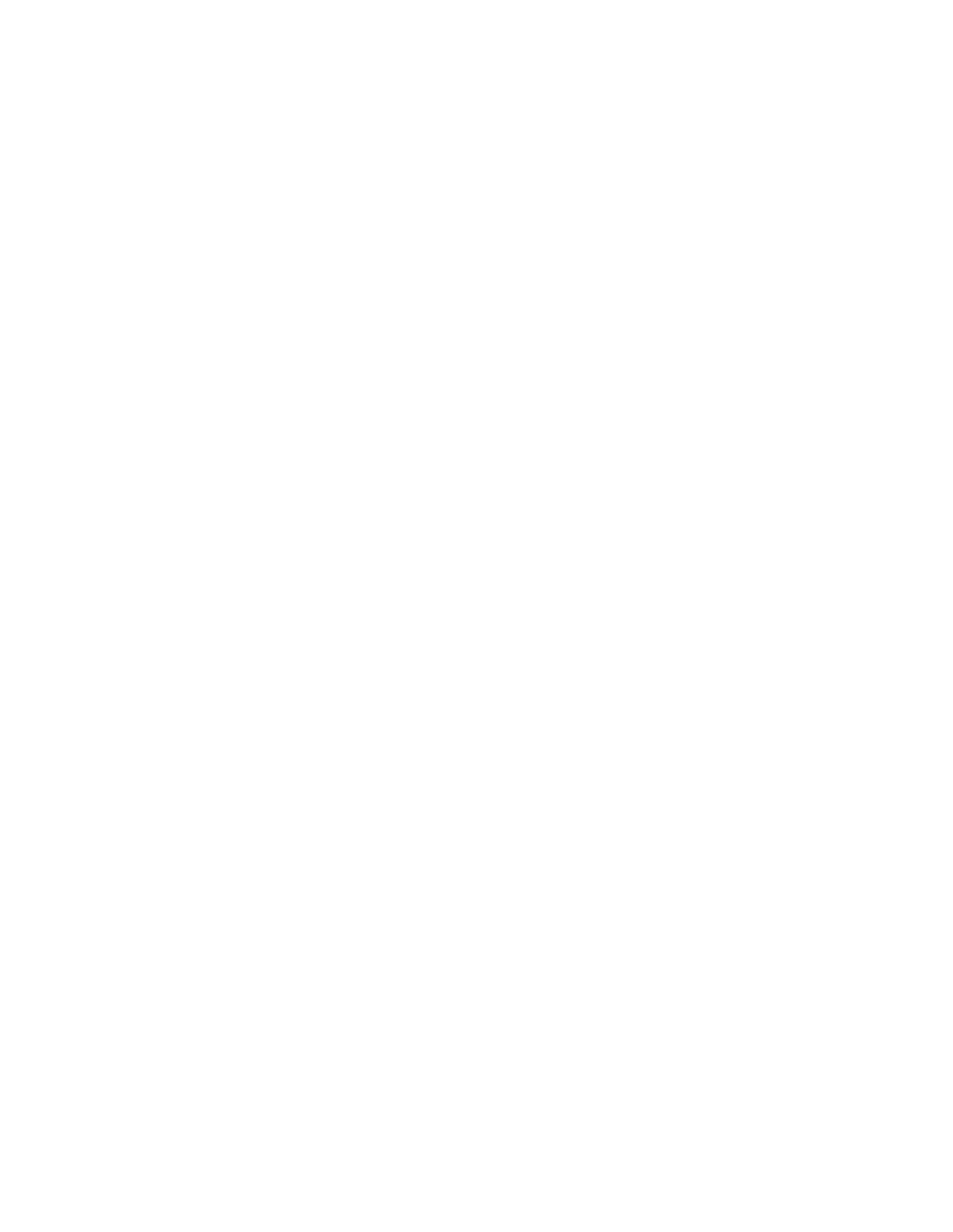### **APPENDIX B—LIST OF READ AHEADS**

### **READ AHEADS**

Barnett, T. P. M. (2003). "The Pentagon's New Map." *Esquire*, 174-179 and 228.

Gibson, E. and Billings, A. (2003). *Big Change at Best Buy*. Soundview, Executive Book Summaries.

Office of Force Transformation (2003). *Collaborative DoD Leadership Learning Strategy Workshop: Summary (Work in Progress).* 9/17/2003, 9:30 AM.

Shields, J. L (Undated). *Transforming Organizations: Methods for Accelerating Culture Change Processes.* Arlington, Va.: Hay Group.

Vlahos, M. (2003). *Military Identity in the Age of Empire.* <http://www.techcentralstation.com/061903A.html>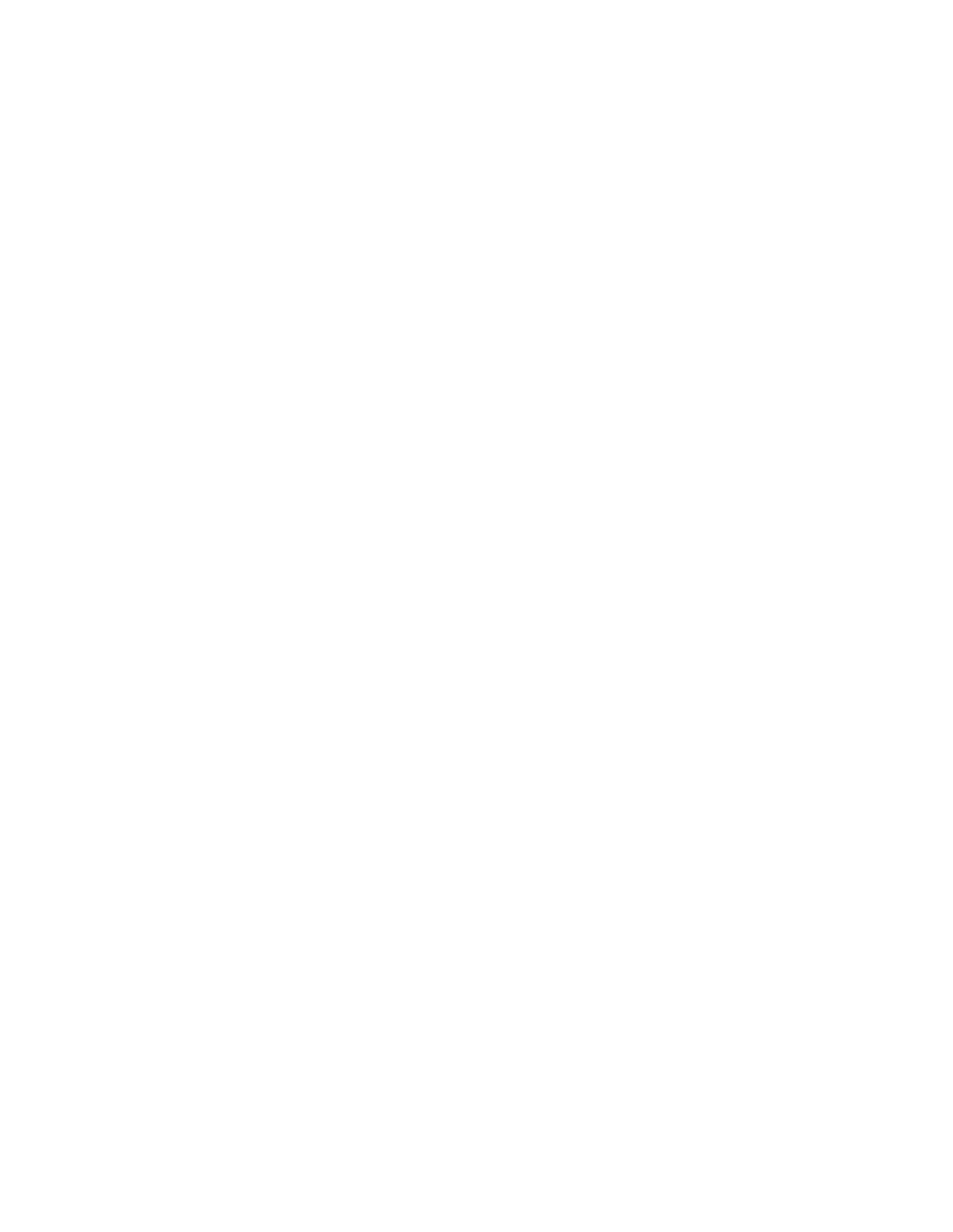# **APPENDIX C LIST OF PARTICIPANTS**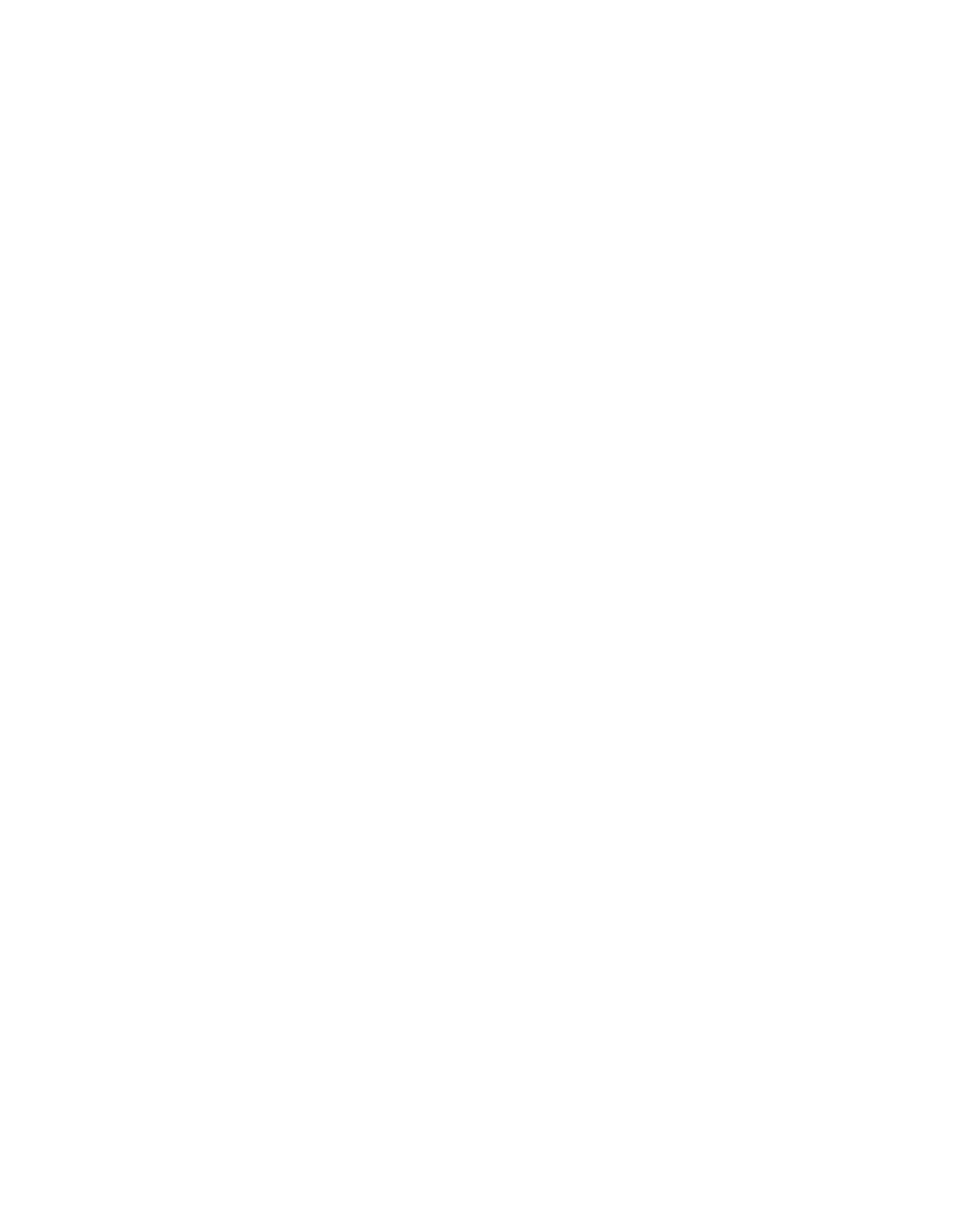# **APPENDIX C—LIST OF PARTICIPANTS**

### **PARTICIPANT OFFICE**

| Dr. Steven Andriole         | Villanova University                                                |
|-----------------------------|---------------------------------------------------------------------|
| <b>LTC Philip Beaver</b>    | Army G1                                                             |
| Dr. Dan Boger               | Naval Postgraduate School                                           |
| LTC Charles "CQ" Brown      | Institute for Defense Analyses                                      |
| Mr. Scott Buchanan          | Office of Force Transformation                                      |
| Dr. James Jay Carafano      | <b>Heritage Foundation</b>                                          |
| LTC Jacqueline E. Cumbo     | Army G1                                                             |
| LTC David Doane             | Army G1                                                             |
| <b>COL Stephen Galing</b>   | Army G1                                                             |
| Mr. John Garstka            | Office of Force Transformation                                      |
| Dr. Elizabeth Gibson        | <b>RHR</b> International                                            |
| Dr. Emily Goldman           | Woodrow Wilson International Center for Scholars (2003-2004)        |
| CAPT Christopher Gunderson  | Naval Postgraduate School                                           |
| <b>BG Richard S. Hassan</b> | Air Force                                                           |
| Dr. Terry Heuring           | Institute for Defense Analyses                                      |
| <b>COL Allison Hickey</b>   | Air Force                                                           |
| <b>CDR Susan Higgins</b>    | Navy                                                                |
| Dr. Susan Hocevar           | Graduate School of Business, NPS                                    |
| Dr. George Huber            | University of Texas                                                 |
| Dr. Edgar Johnson           | Institute for Defense Analyses                                      |
| Dr. John Kao                | Naval Postgraduate School                                           |
| LTG John LeMoyne            | Army G1                                                             |
| Mr. Claude Martin           | <b>NAVAIR</b>                                                       |
| LTC James P. "Flip" McCaw   | Air Force                                                           |
| Mr. Steve Moore             | <b>JFCOM</b>                                                        |
| Dr. John Morrison           | Institute for Defense Analyses                                      |
| Dr. Williamson Murray       | Institute for Defense Analyses                                      |
| CAPT(Ret.) Terry Pudas      | Office of Force Transformation                                      |
| Ms. Bob Riviello            | Hay Group                                                           |
| Dr. James Russell           | School of International Graduate Studies, Naval Postgraduate School |
| Mr. Brendan Sargeant        | <b>Australian Embassy</b>                                           |
| MG(Ret.) Robert Scales      | Consultant                                                          |
| Ms. Connie Schroyer         | Hay Group                                                           |
| Dr. David Segal             | University of Maryland                                              |
| Dr. Leslie Sekerka          | Naval Postgraduate School                                           |
| Dr. Joyce Shields           | Hay Associates                                                      |
| Mr. Jeff Shiraki            | Hay Group                                                           |
| Dr. Anna Simons             | Naval Postgraduate School                                           |
| Dr. Alma Steinberg          | US Army Research Institute                                          |
| LTG(Ret.) Walt Ulmer        | Consultant                                                          |
| Dr. Michael Vlahos          | JHU, Applied Physics Lab                                            |
| Dr. Mitzi Wertheim          | Center for Naval Analyses                                           |